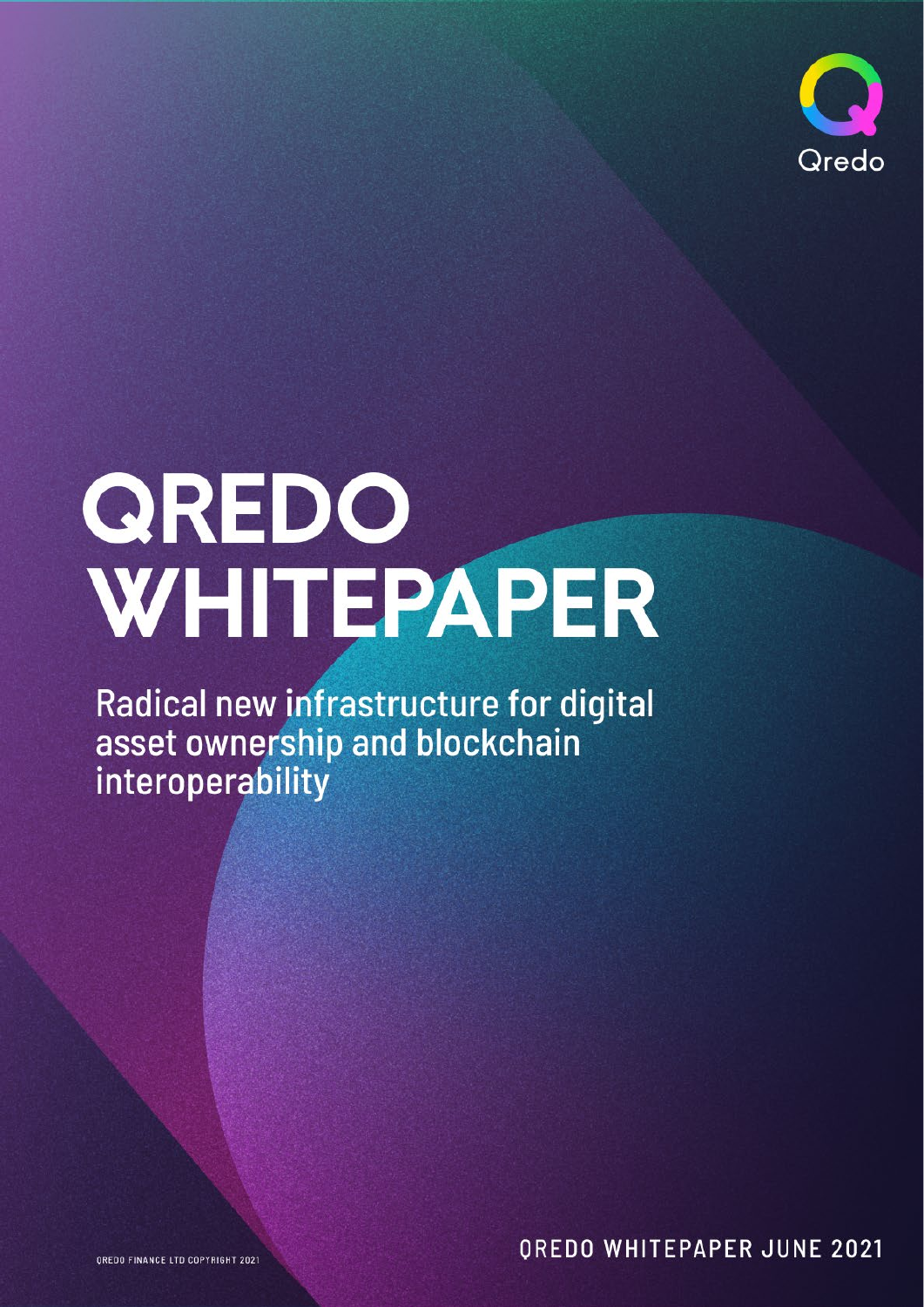

# THE NETWORK

# **CONTENTS**

**DIGITAL ASSETS & TRADING RISK QREDO: THE WAY FORWARD KEY FEATURES USE CASES 38**

**4 14 24**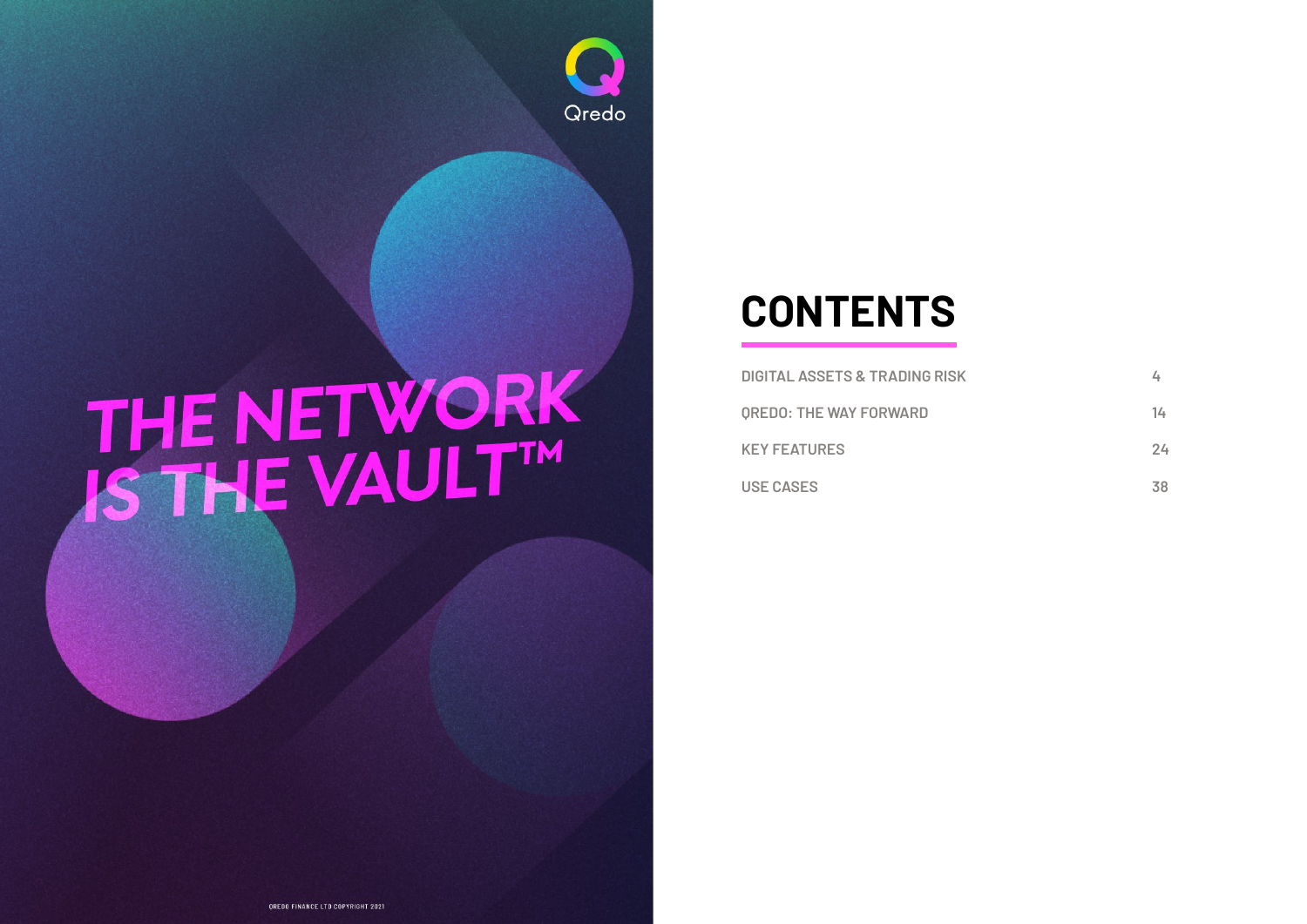# DIGITAL ASSETS & TRADING RISKS

### **CENTRALIZED CUSTODY**

It's an odd irony; in spite of the explosive growth of DeFi, traditional finance traders migrating to DeFi are forced to use centralized custodians that naturally create counterparty and regulatory risks. As an example, if a custodian has any control at all over my wallet it can fall within a law enforcement or regulatory edict to shut down all operations as a service provider, depriving all customers of access to their digital assets.

**We can define a centralized custodian as one that holds, has any access to, or can stop access to the private keys to a user's digital assets. In contrast, a non-custodial decentralized custodian does not hold users' keys and therefore cannot stop user-generated transactions. Qredo belongs to the latter category.**

Recently, custodians have been migrating from a cold storage/hot wallet architecture to one that is built around multi-party computation (MPC). MPC is a massive leap forward in cryptography: for the first time, public keys and digital signatures can be produced in a manner that does not need a private key. Digital signatures, verified by public keys, are the cornerstone of blockchain cryptography.

Up until recently, a digital asset holder would have to manage and securely store the private key used to generate a digital signature (to move funds) and a public key (to verify the signature). Unauthorized access to a private key, or the outright theft of the private key, became the main attack vector for 99% of the large-scale cryptocurrency thefts reported in the media. The only other alternative to 'selfcustody', where a trader manages their own private keys, is to enlist the services of a digital asset custodian.

The thinking behind this trend was that the digital asset custodian would manage their private keys more securely than the trader. The main issue being that in order to use a centralized custodian, the trader has to generate a transaction which transfers all of their assets to a wallet under the control of the custodian. This deprives the trader of control of their digital assets, as they have no access to the private key of the wallet, which is under the control of the custodian. As the publicly reported thefts of digital assets from within centralized exchanges and centralized custodians over the last five years proves, this is an imperfect solution: managing the security of private keys is difficult.

The development of MPC from 'theoretical' to 'practical to deploy' promised some security innovation for centralized custodians; eliminating the requirement to have a private key in order to produce a public key and a digital signature.

Multi-Party Computation is the ability of multiple parties to jointly perform mathematical computations without any party revealing its secret to the others. Multiple parties work together to solve signature equations without ever creating a key to begin with – nor ever exposing any critical information to one another. Centralized custodians could, by employing MPC, become decentralized. Unfortunately, that hasn't happened. Instead, these MPC enabled custodians are themselves continuing to be centralized and have become a concentration of counterparty risk.

While most centralized custodians have deployed MPC to lower the risk of private key theft, they run most if not all of their MPC nodes themselves, and they store all digital asset ownership information in a SQL database. It defeats the purpose of running an MPC network. Why?

Because a hacker attacking an MPC enabled centralized custodian can completely bypass the security of the centralized MPC network and focus on a much easier target: The database that stores<sup>1</sup> the ledger of which customer is entitled to what asset upon redemption from the centralized custodian.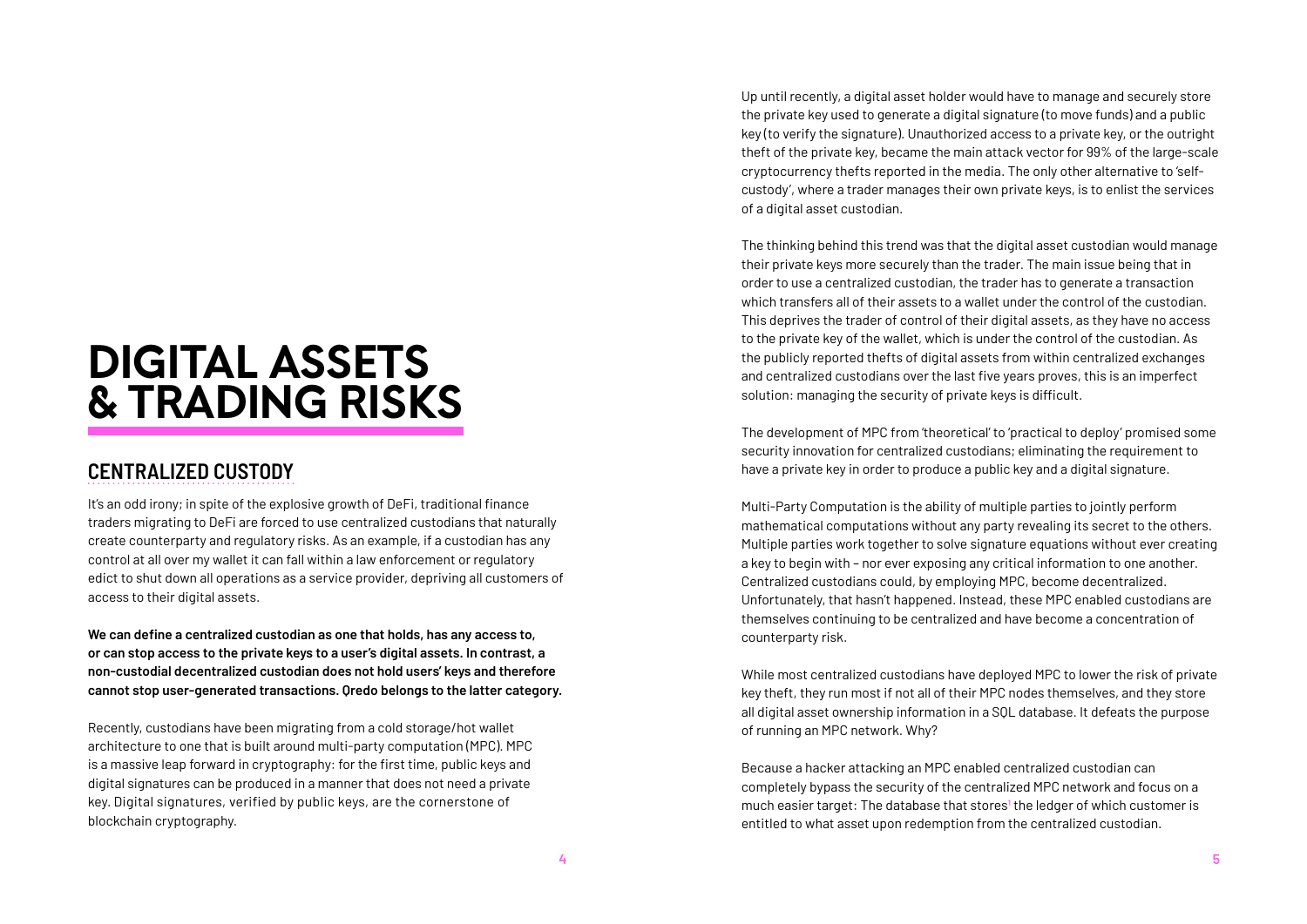Simply changing the values inside the database by creating a fake record of ownership enables the hacker to pull whatever she wants out of the centralized custodian. Only an immutable record (not changeable), like an entry on a blockchain, would provide the adequate security to record asset ownership and not be easily modified.

To make matters worse, many centralized custodians are operating without the proper authorization of the financial regulatory authorities where they are doing business, jeopardizing the regulatory and compliance standing of their customers. Customer's deposits are commingled, not segregated, running against the long-required capabilities that would be expected of licensed traditional custodian.

The combination of single points of failure, non-compliance with regulatory and compliance mandates, or flat out operating illegally without a custodian license, has created a large risk that there will be a hack of an MPC-enabled centralized custodian who controls all operations in the protocol. Such a theft from a large custodian could set off a panic within the market.

#### **DEFI TRANSACTION INSECURITY**

Blockchains were promised to bring unprecedented transparency to market operations, making all transactions—from simple orders to complex sequential smart contract trades—visible to all.

Yet paradoxically, blockchain transparency has enabled practices that compromise the security of transactions; malicious behavior that would be illegal on any regulated stock exchange and, according to academic research, this behavior poses a "systemic risk to consensus-layer security." **<sup>2</sup>**

#### **FRONT-RUNNING BOTS**

As public blockchains make transactions and their corresponding fees visible to the world, anyone can simply submit their own transaction with a higher fee jumping the queue and getting their own transaction mined first.

This has resulted in the widespread deployment of bots that target ordinary

users on decentralized exchanges by copying their trades. These bots will lie in wait, watching the mempool for profitable trade ideas, and then execute them before the original trader. Prices of the asset being traded then move, creating slippage for the original trader as the difference between the expected price and the price of execution widens.

Adding insult to injury, the presence of bots on decentralized exchanges inflates transaction fees: Bots compete for these opportunities by engaging in a bidding war to get their transaction processed first, inflating the cost of trading for all users on the exchange. This phenomenon has been referred to as Priority Gas Auctions or PGA**<sup>3</sup>** for short.

#### **MINER EXTRACTABLE VALUE (MEV)**

For miners, extracting profits at the expense of decentralized exchange users is even easier. Whereas bots have to pay to jump the transaction queue, miners can take advantage of what has become known as Miner extractable value (MEV), and arbitrarily reorganize transactions within a block for their own benefit: allowing them to frontrun profitable trading opportunities by simply sniping them from the mempool and discarding the original.

#### **SEQUENTIAL SMART CONTRACT TRADES**

The problems created by frontrunning bots and MEV are most evident for traders using smart contracts to package complex trades that are executed sequentially within a single block. These strategies take advantage of the atomic processing of Ethereum smart contracts, which are processed in discrete batches and will throw an exception if any trade in the batch fails. All trades must complete within the block, or none will.

For example, a trade relying on this strategy might take advantage of price discrepancies between exchanges, executing a complex sequential arbitrage trade if the prices are sufficiently different to generate profit. Yet if the price discrepancy is not sufficient to guarantee profit, no trades will be executed.

Once the smart contract containing this trading strategy is broadcast to the network however, all of the potential profit of the transaction is public to anyone with sufficient skill in creating a software program to analyze the trade, making it

**<sup>2</sup>**[Research paper Flash Boys 2.0](https://arxiv.org/pdf/1904.05234.pdf) **<sup>1</sup>**[Fireblocks Being Sued for Allegedly Losing Over \\$70M of Ether: Report](https://www.coindesk.com/fireblocks-being-sued-for-allegedly-losing-over-70m-of-ethereum-report)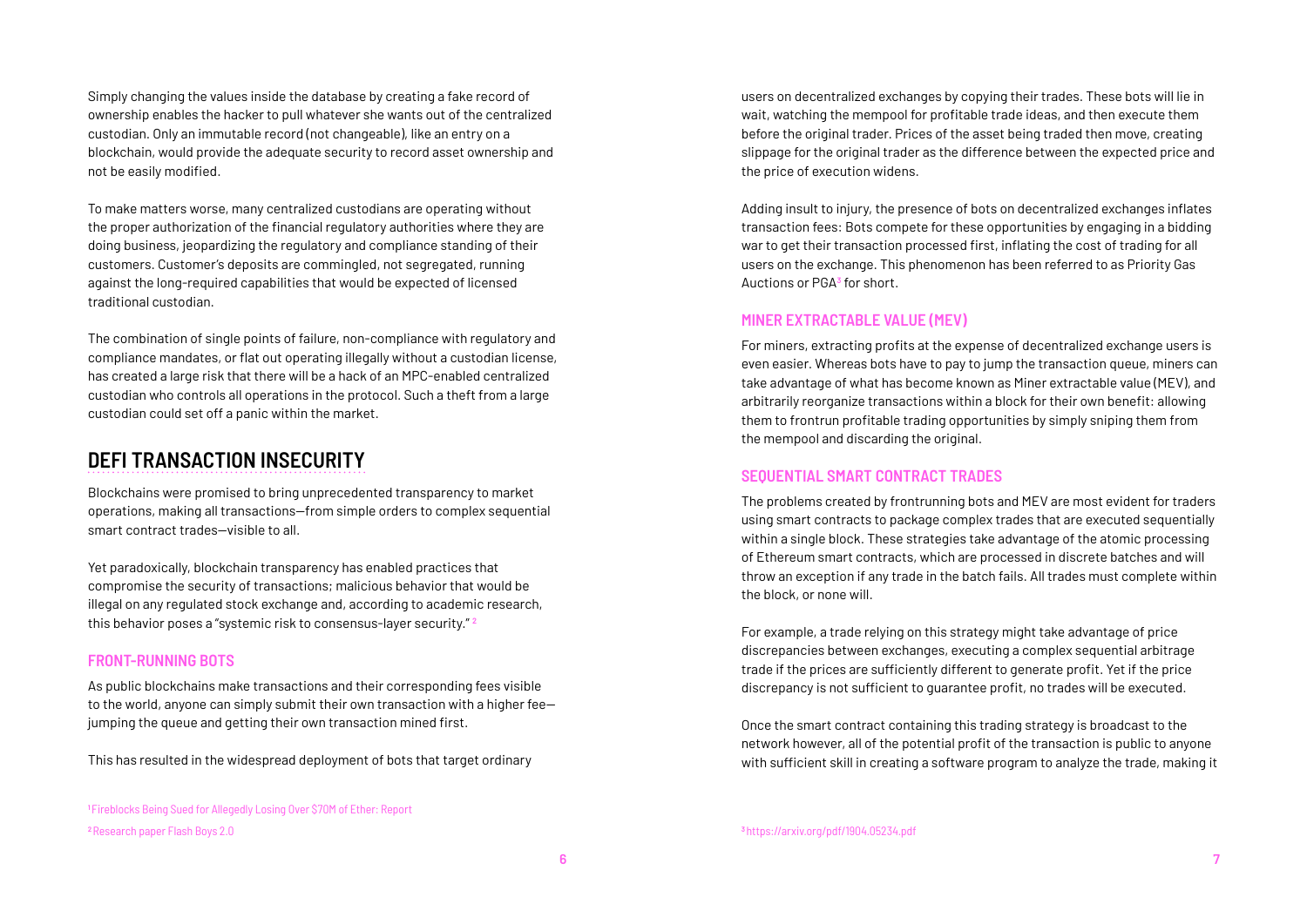irresistible for bots to attempt to be the first to execute the atomic transactions and steal the trade by submitting it with a higher fee prompting the Miners to process it first.

This damages the profits of retail traders obviously, but for hedge funds that typically operate under a shroud of secrecy because they need to recoup considerable investment in research and development, it could mean the difference between the firms success or failure.

#### **FAULTY TRANSACTION RELAYING**

Research has shown manipulation of Ethereum's mempool is resulting in stuck transactions, dropped transactions, and even huge losses through mass liquidations. In one instance during the market crash of Black Thursday 2020, over 50,000 transactions an hour were being dropped from the pending pool.**<sup>4</sup>**

#### **THE NONCE GAP ISSUE**

A broader problem with dropped transactions relates to an Ethereum quirk known as the nonce gap issue.**<sup>5</sup>**

Each Ethereum account must associate a nonce with its transaction, and the nonce must increment by 1 for every mined transaction. For example, if you send 6 transactions in a row and transaction 4 is dropped, the child transactions (5 and 6) will never be confirmed.

In the event, most traders would simply assume gas fees are too low and submit with higher fees, but the out of sequence transaction will not be processed by any miner, regardless of gas fees. This problem can be traced back to faulty transaction relaying.

#### **THE ROLE OF THE RELAYER**

In the Ethereum ecosystem, the role of the relayer is to help transactions compete in the block space fee market by deploying different strategies to get the transaction into the next block.

If a transaction has relatively low computational requirements, such as voting in a DAO, a relayer might opt for a low transaction fee. Whereas for quickly swapping tokens on a decentralized exchange, the relayer might use high fees to optimize for speed. This functionality is critically important as it ensures that Ethereum transactions have enough gas to motivate the miner to include the transaction in the next block, without overpaying.

For example, a package of smart contracts containing sequential transactions might require 100 units of gas worth of computational power to be executed. Any gas amount lower than this will be rejected as insufficient, and the ETH sent for gas is returned to the account minus the gas paid to the miners for the calculation. It's effectively the miner saying to the trader, "not only did your transaction not go through, we deducted gas fees from you for misunderestimating the fees we charge." Ouch. To avoid this, traders often create transactions with high gas fees to process the transaction quicker and overpay, but this is prevented by the gas limit which limits the amount a trader can pay to a miner to process their transaction. Double whammy.

Accurately computing gas fees for different types of transactions in an often volatile market can be challenging, and the relayer must also account for the nonce gap issue. But creating a relayer is complex and requires dedicated infrastructure. However, there is a huge opportunity for Layer 2 networks to solve these challenges by providing strong incentives for their decentralized Validators and MPC Nodes to collaboratively ensure orders placed on a Layer 1 like Ethereum are immune from MEV, front running, and are properly structured so there is no faulty transaction relaying.

#### **LACK OF COMPLIANCE SUPPORT**

In a world of low bond yields and negative interest rates, opportunities like yield farming have driven strong demand for DeFi from institutional trading firms looking to maximize returns.

Yet interacting with DeFi and meeting fiduciary duties don't go hand in hand: despite endeavours to protect smart contracts with improvements and third party audits, security concerns abound as it remains challenging to ensure digital assets are protected from internal and external attack vectors. Regulatory compliance is equally challenging, with authorities still struggling to devise governance and fragmented infrastructure making reporting difficult. The root of the problem lies in DeFi wallet infrastructure that is designed for

[4 Evidence of Mempool Manipulation on Black Thursday: Hammerbots, Mempool Compression,](https://www.blocknative.com/blog/mempool-forensics) and Spontaneous Stuck Transactions

 $^{\rm 5}$  A nonce is an arbitrary number that can be used just once in a cryptographic communication.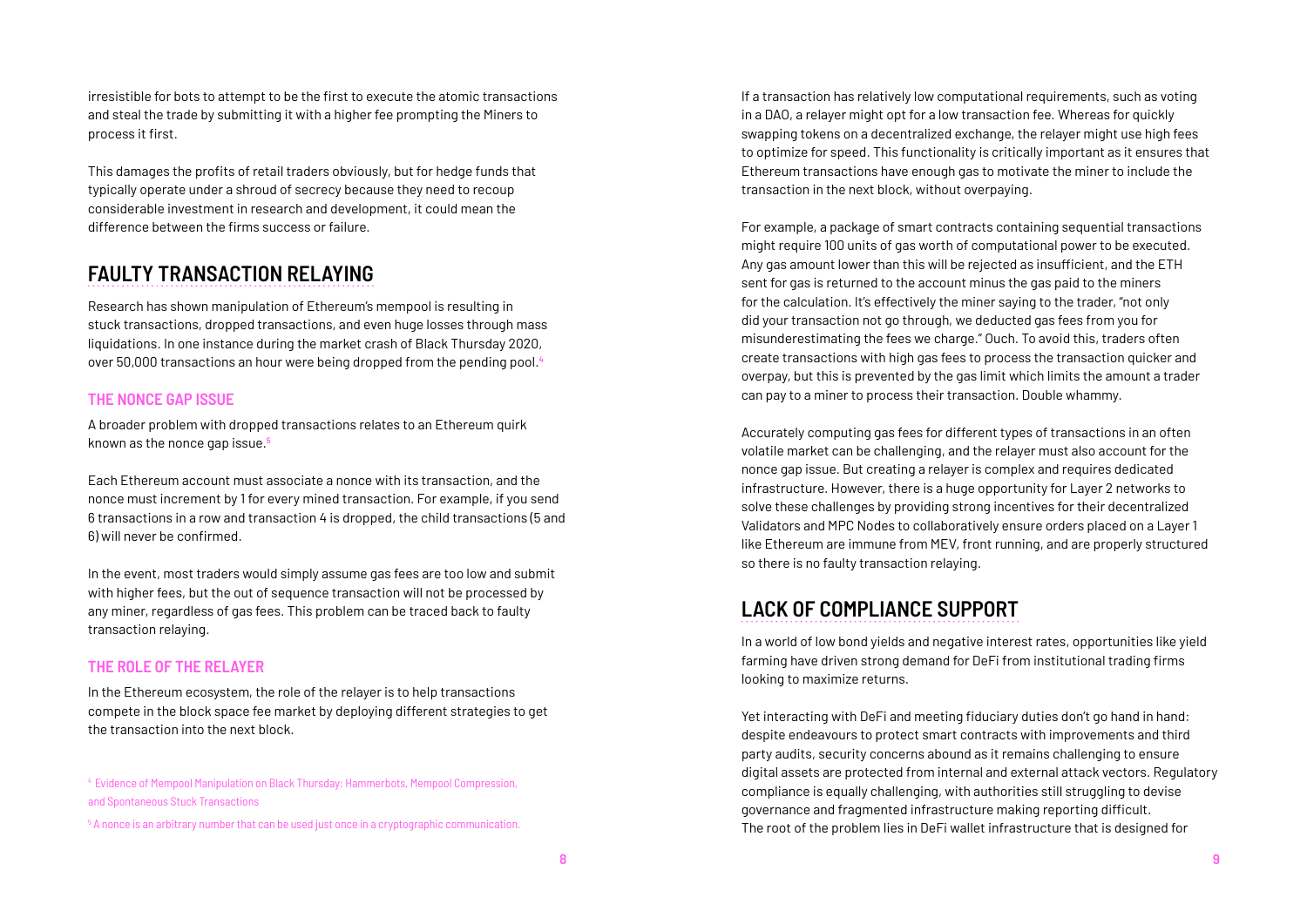individuals, not institutions. This infrastructure lacks the institutional controls that could allow businesses to legally operate in DeFi, and makes it impractical to manage large numbers of transactions across multiple protocols.

DeFi traders are now challenged to balance this need for security and compliance with the need to overcome scalability problems that lead to slow settlement, missed opportunities, and needless liquidations when markets become volatile.

#### **TRADEFI INCOMPATIBLE WITH DEFI**

Fund managers in traditional finance will use financial models to make portfolio allocations that quantify risk with metrics in the form of greek letters—alpha, delta, theta, etc—representing the sensitivities of price to various parameters.

Modelling traditional finance models on the blockchain however, is impossible as it requires floating point [decimal] numbers, which are not supported by Ethereum's programming language for smart contracts, Solidity, and by extension, Ethereum's smart contracts.

Decimals are required for everything from buying a cup of coffee for \$4.20 to complex financial modelling, hence all modern programming languages support floating point numbers. But in Solidity, the lack of floating point numbers means you can't do real-time financial modeling on-chain, making manual calculations of implied volatility with something like the Black Scholes Model impossible.

For financial professionals to adopt smart contracts as a viable transparent money management solution, the floating point number problem must be solved. Until then, all modeling, trade strategy development and automation has to happen off chain. There is a big opportunity for Layer 2 networks to provide a bridge between these applications, commonly known as TradFi apps, and Layer 1 networks.

### **SUMMARY**

Qredo's network is designed to address the challenges described that all traditional financial firms face when entering the DeFi space and provides an open protocol that continually updates its capability with the support of its DAO and community. For digital assets traders looking for best in class digital asset custody, Qredo provides a Layer 2/Layer 3 decentralized architecture with a

programmable governance layer to encourage digital asset custodian adoption, or enable easy self-custody.

He said, she said<sup>6</sup> arguments about who was operationally responsible for digital asset theft, loss or misuse are not possible with Qredo. Every asset's ownership information, transaction records, and governance approvals are recorded

This is an important point: Qredo is not a threat to a digital asset centralized custodian's business model; it provides an opportunity for centralized custodians to grow their businesses and maintain relevancy as the world moves to decentralized infrastructure. These centralized custodians can use their existing infrastructure to run Qredo Clients which generate custodian approval transactions, and in turn offer customized programmable compliance and governance flows to their customers.

Qredo developers build with a 'network is the vault' design ethos in mind. Qredo's protocol declares asset ownership rights on a decentralized ledger rather than storing ownership information in a centralized database. A decentralized ledger obviously provides data durability and immutability.

#### **Why is this important?**

By way of a series of high-profile incidents reported in the media, the digital asset trading industry is now recognizing an uncomfortable fact: A centralized MPC enabled service provider storing asset ownership information in a database doesn't offer any better protection against theft, malfeasance or incompetence than a cold storage custodian. In fact, because of the complexity of MPC operations, the security model could indeed be worse, making your digital assets *less safe*. Simply put, in order to attack a centralized MPC enabled custodian with ownership information in a database, it's not necessary to attack its MPC network. One merely needs to change ownership information in the database, or worse, delete it.

Enterprise compliance and governance officers can obtain the highest operational confidence that enterprise assets are safe and any compliance and regulatory trade flows can be supported whether they self custody or use one of Qredo's digital asset custody partners. This is because the **compliance rules and authorizations that govern trade flows are also written into Qredo's blockchain, just like the ownership information**, thereby gaining the data integrity and security that comes by using an immutable and durable data store (a blockchain).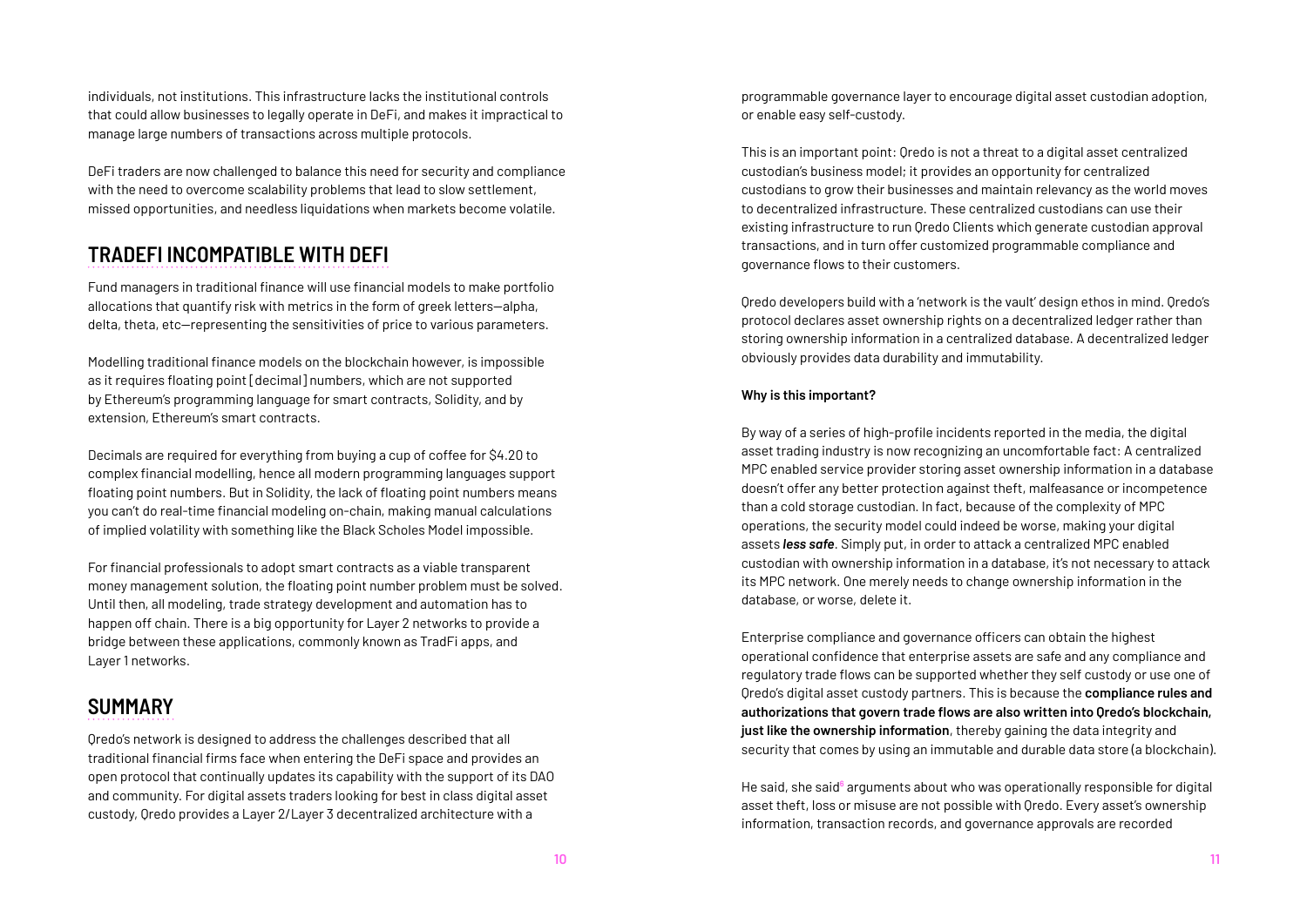on a blockchain, and approved by a super majority of Validators that verify transactions do not infringe compliance policies, which are also recorded on the same blockchain. Even actions undertaken by the MPC network to produce wallet addresses or Layer 1 transaction signatures are interrogated, validated and recorded into Qredo's blockchain.

Whether accessing DeFi protocols from MetaMask or using in-house trading strategies and automating those strategies using the Qredo Client's Integration Libraries (Python, Java, .Net), all trade operations utilize the BLS signature scheme**<sup>7</sup>** to enable multi-custodian-approvals (either manual, automated, or both) which ensures the highest operational integrity. Why?

#### **Because the Custodian actor's approval signatures are also part of the auditable data that is recorded in Qredo's blockchain.**

The protocol's inbuilt Consensus-Driven Multi-Party Computation (CD-MPC) network ensures that the signature process that controls digital assets is never at risk of compromise, because private keys, the Achilles' heel of wallet security, are made redundant. CD-MPC enables public keys and signatures to be generated without private keys, immunizing assets from private key theft and compromise.

Lastly, the software that performs CD-MPC operations, validating transactions and voting on block proposals, is packaged for and run in secure enclaves. Applications are distributed using a secure pipeline mechanism direct from an open source code repository to trusted hardware or cloud environments offering secure enclaves.

Secure enclaves are an advancement in secure computing delivering an isolated, hardened, and highly constrained environment to host security-critical applications. The leap forward is a cryptographic process called attestation. This means application users can now authenticate the hardware integrity the software is run on, and the integrity of the software used to run these applications.

An attestation process programmatically audits the source code, and enables the user to receive cryptographic proof the data is being processed according to specification, and all software and hardware integrity checks have passed. Proof of these attestation checks are written into the Qredo blockchain. This helps to eliminate attack surfaces and shut off any unauthorized operations attempting to write to the blockchain, or invoke any interaction with other nodes. The Qredo protocol was designed with traders in mind, with ease of enterprise integration, transaction security and privacy all available out-of-the-box on top of the decentralized custodian platform. Like any well-built enterprise software, Qredo Client offers an easy enterprise integration path and well-documented APIs. Qredo's Client Integration Libraries (Python, Node.js, Java) enable rapid integration and standalone application development so support for TradeFi modeling and trading systems execution is seamless.

The trading strategies developed are interpreted by Validators, and they invoke Qredo's open source Broker software, a module of the Validator server bundle. The Broker software module connects to the full nodes of any supported Layer 1. Doing so enables the Broker to not only write and submit transactions to the supported Layer 1 networks, it enables the Broker to act as an Oracle for smart contracts deployed on networks like Ethereum, interacting with smart contracts based on trading strategy conditions, and using smart contracts deployed by the community to obtain transaction security. The Broker software module acts as a traditional relayer would, to help transactions compete in the block space fee market by deploying different strategies to get the transaction into the next block.

The combination of the Broker software and Qredo's MPC network enables best-in-class transaction security against front running, Miner Extracted Value (MEV) operations and other dangers lurking in the Dark Forest**<sup>8</sup>** to achieve the highest levels of trade execution secrecy and security, guaranteeing the biggest ROI against the costs of strategy development and R&D. Defensive strategies are adaptable and upgradable. Qredo believes that defensive strategies are a dimension that can greatly benefit from advancements in AI and the ease of deploying applications to accomplish this objective.

**<sup>6</sup>**[Fireblocks CEO Denies Negligence In \\$75 Million Ether Loss](https://www.forbes.com/sites/emilymason/2021/06/23/fireblocks-ceo-denies-negligence-in-75-million-ether-loss/)

**<sup>7</sup>**[BLS Multi-Signatures With Public-Key Aggregation](https://crypto.stanford.edu/~dabo/pubs/papers/BLSmultisig.html) **<sup>8</sup>**[Ethereum is a Dark Forest](https://www.paradigm.xyz/2020/08/ethereum-is-a-dark-forest/)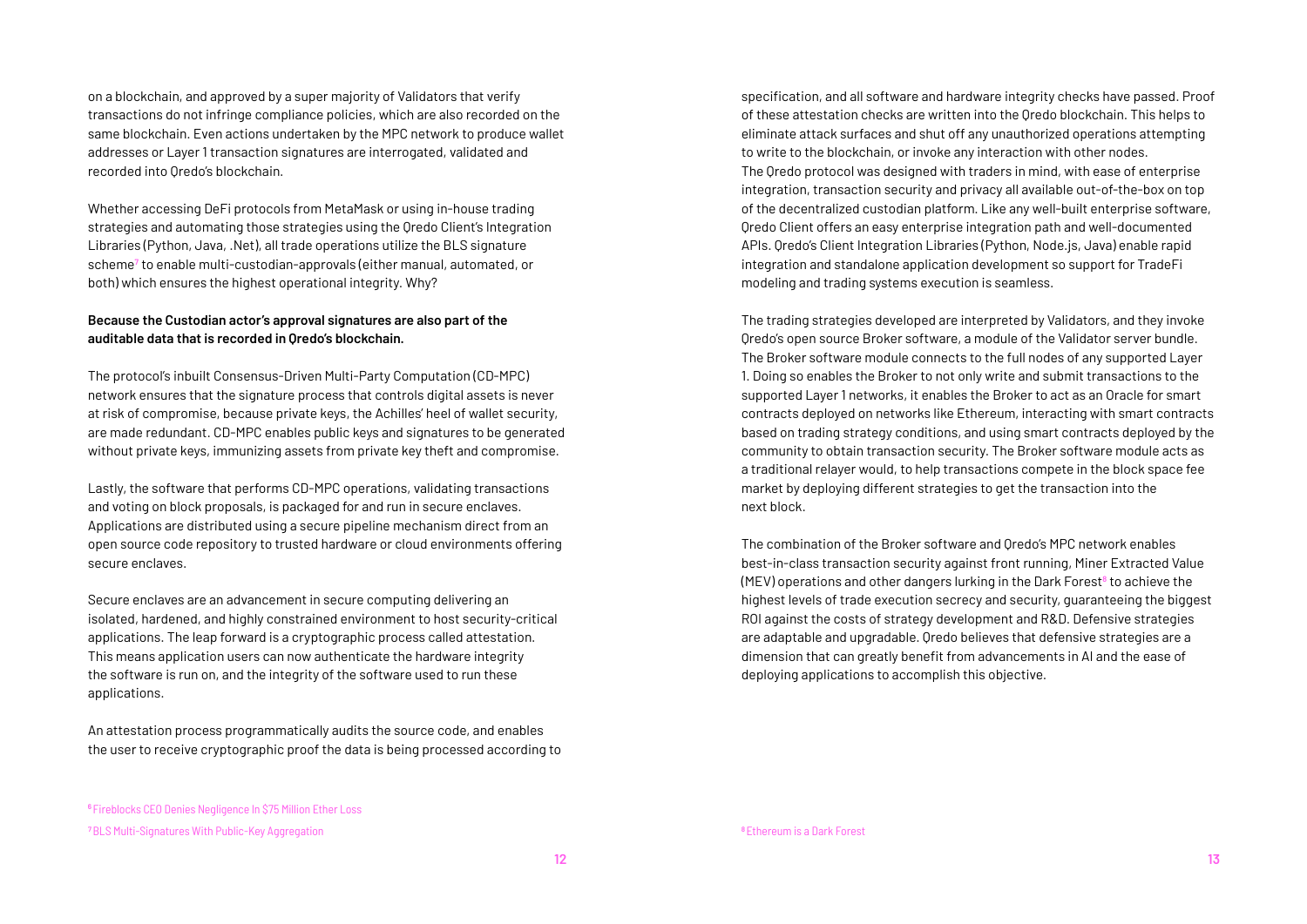# QREDO: THE WAY FORWARD

## **THE NETWORK IS THE VAULT**

Qredo's Version 2.0 protocol reinforces and enables a rollout of its decentralized approach to crypto asset custody, delivery and settlement. The consequence of decentralization is that secured transfer, lending or atomically swapping crypto assets between parties is realizable via Qredo's decentralized settlement network, which accrues numerous benefits for its users over other systems in use today. The network is indeed becoming the vault.

The idea is straightforward: A distributed ledger is used to record the ownership of a Layer 1 crypto asset, which is represented by a synthetic token/wallet combination on the Qredo blockchain that maps exactly one to one in value to the asset's wallet on the Layer 1 blockchain. In other words, if a Qredo synthetic BTC wallet has 10 BTC deposited to it, 10 qBTC (the synthetic counterpart to the real asset) are minted on the next block and will show as the deposit in the Trader's qBTC wallet.

Using Qredo's blockchain explorer one can see exactly where the qBTC links its value on the Layer 1 blockchain, i.e., its mapping. This is repeated for every Layer 1 and ERC-20 token supported. Critically, the Qredo network never engages in rehypothecation. Meaning, the Qredo network stays provably solvent at all times. 1 qBTC on the Qredo blockchain will always map to 1 BTC on the bitcoin blockchain. The mapping of these synthetic values to values on the Layer 1 blockchain is called 'crystallization' and will be covered in detail in the following sections.

Qredo combines a fast-finality blockchain (Layer 2) for digital asset tracking and settlement with a Consensus-Driven Multi-Party Computation (CD-MPC) network, and a secure, end-to-end encrypted decentralized conversation replication network (Layer 3) to handle everything from machine to machine communications to storing and providing an audit trail for regulated pre-trade communications. Layer 3 has been introduced as part of the Version 2.0 protocol.

By acting as a Layer 2 network for any blockchain, Qredo eases scalability bottlenecks without impacting the security and consensus models of the underlying chains. This eliminates many of the risks that financial firms face when investing, holding or trading digital assets, and opens up a new global capital market with unique revenue opportunities for digital asset market makers, crypto hedge funds, digital asset custodians, centralized exchanges and more.

Qredo's Version 2.0 protocol leverages its Layer 3, a decentralized conversation replication store built on the Matrix protocol, in unique ways that are covered later in the document. The combination of Layer 2 + Layer 3 and enterprise grade Integration Libraries enables enterprises to rapidly integrate Qredo into their front, middle and back office applications.

## **CAPITAL EFFICIENCY**

Qredo is a new approach to digital asset custody. It's arrival signals the end of 'passive' custody platforms that extract rent from customers. Qredo's design provides the best digital asset security through decentralization, multi-party computation and advanced crypto protocols, economic security and incentives, and thoughtful use of best-in-class infosec technologies like secure enclaves. But more importantly, it is the first digital asset custody platform designed from the ground up to *make custody a profit center for its customers.* The return on investment from using Qredo comes from accrued indirect benefits arising from capabilities such as eliminating wallet pre-funding,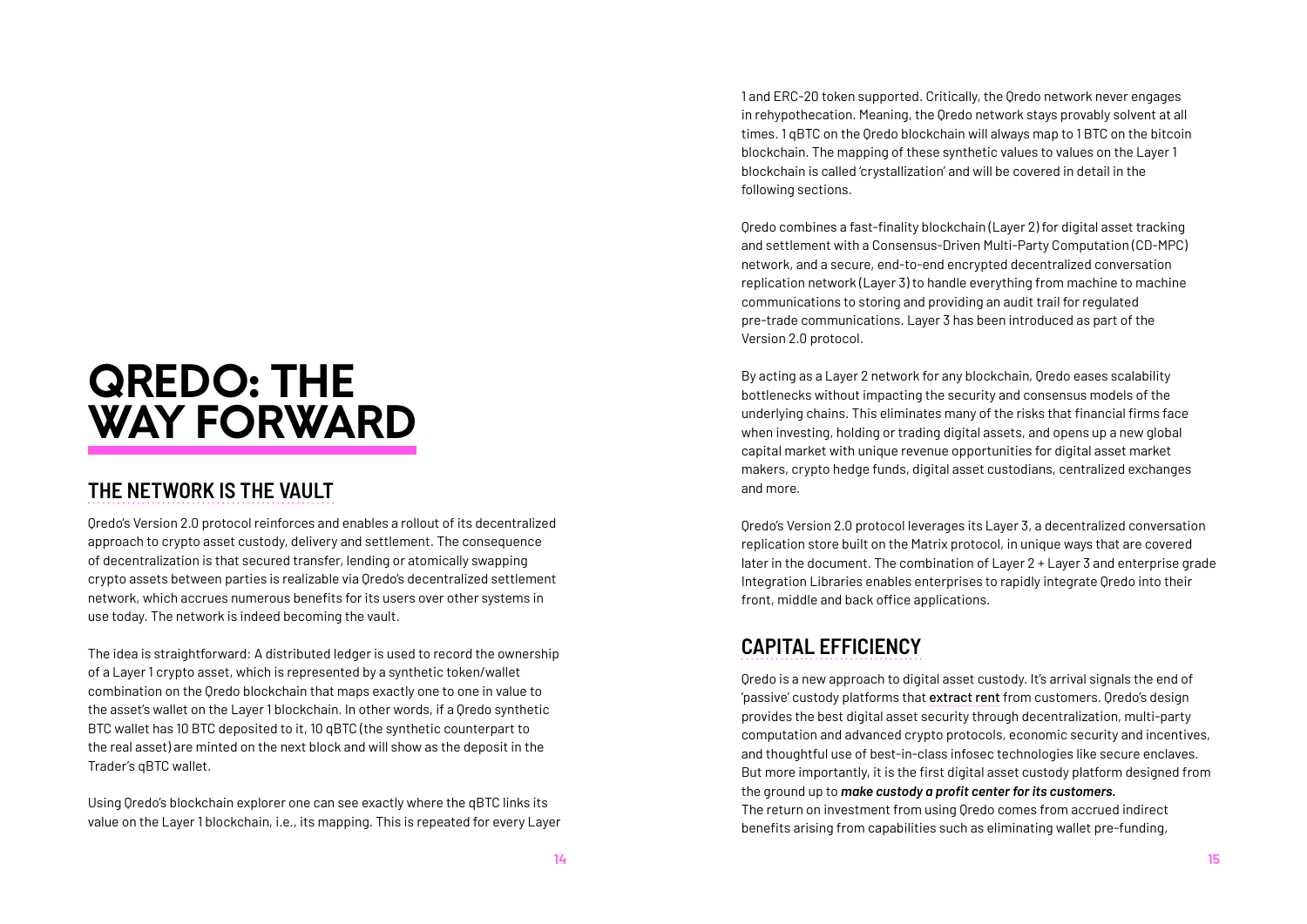enabling users to act as a prime broker to their counterparty, increasing transaction velocity and therefore capital efficiency. Qredo is the first decentralized custody platform and the first to introduce custody and transaction mining (described below), directly compensating its users. The sections below illustrate how Qredo delivers capital efficiency to its users.

#### **RISK FREE SETTLEMENT**

Qredo can confirm transactions between users in seconds with no counterparty, settlement or payment risk, including Layer 1 atomic swaps (BTC for ETH), or crypto-to-fiat transactions (ETH for GBP). No atomic swaps or transfers can be invoked or acted on with another counterparty using Qredo unless the ownership of assets on both sides of the transaction is cryptographically verified in an automated, frictionless, behind-the-scenes process ("Proof of Coin"). Transactions can't be assembled unless the digital assets are there. Users benefit from increased settlement throughput, the elimination of counterparty risk from exposure to unverified funds, and saved costs from the elimination of Proof of Coin fees. Put simply, there is no more "who goes first" when executing an exchange of Layer 1 assets for other Layer 1 assets or fiat. Settlement is instant.

#### **NO PRE-FUNDING**

Qredo eliminates the need to pre-fund wallets, eliminating settlement and delivery risk on centralized crypto exchanges.

Qredo enables centralized exchanges to sync the state of their central limit order book post any trade, triggering the atomic swap of assets on market and limit order fills, yet still preserving the privacy of makers and takers. The centralized exchange performs the role of *settlement orchestrator*, invoking the atomic swap transactions between makers and takers on the Qredo network.

The key takeaway is that the makers and takers keep **their** digital assets in their Qredo Network created wallets, under their control, up until the requirement for settlement and delivery materializes because their orders are filled on the exchange. The exchange never touches or has to receive their customer's digital assets. Alice's limit order is filled by Bob and Charlie. The exchange creates atomic swaps between Alice / Bob and Alice / Charlie and submits them to the Qredo Network where settlement happens in a second or less. A setup flow between customers and the exchange eliminates any risk to the exchange of payment or settlement default.

This capability enables a new type of centralized crypto exchange that is custody-less. Why is this an advantage for centralized exchanges?

face increasing regulatory scrutiny and pressure. All exchanges will eventually

deposit wallet, it becomes possible for the exchange to capture customers in

- **• Reduce regulatory burden.** All centralized exchanges in mature jurisdictions accept being regulated, and obtain and comply with their in-country custody licensing, or, be forced to use a licensed crypto-custodian. Qredo presents a third option, which is to operate without taking custody of customer assets at all. This has the potential to significantly reduce, or even eliminate, the associated regulatory licensing burden.
- **• Serve more profitable customers.** Larger institutional traders often rank centralized exchanges as too high a risk to pre-fund their deposit wallets. This prevents centralized exchanges from acquiring these customers who would bring much higher transaction velocity and trading volume resulting in more profits. By removing the requirement to remit capital to an exchange's this market segment.
- **• Reduce operational and financial risk.** The list of centralized exchanges who have been wiped out from hot wallet or cold storage theft is long. Exchanges who accept customer deposits have a duty of care that creates a reserve of unproductive capital on the balance sheet in order to make customers whole customers' digital assets.
- **• Reduce expenses and tighter operational focus.** Exchanges who jettison the operational burden of securing customer deposits and benefit from the subsequent financial savings can deploy capital to their core business operations (i.e., user experience, matching engine technology, etc.) resulting in a more streamlined and competitive business with a much lower risk profile.

in the event of loss. Exchanges will only face more operational scrutiny as the industry matures, further increasing the operational burden of securing their

#### **TRADE CREDIT**

Qredo Version 2.0 protocol enables the creation of Loan Pools to easily access highly leveraged trade credit, as appropriate for flash loans or yield farming. For liquidity providers, they will resemble a short term money market fund whose function is to primarily loan digital assets to borrowers on the Qredo Network at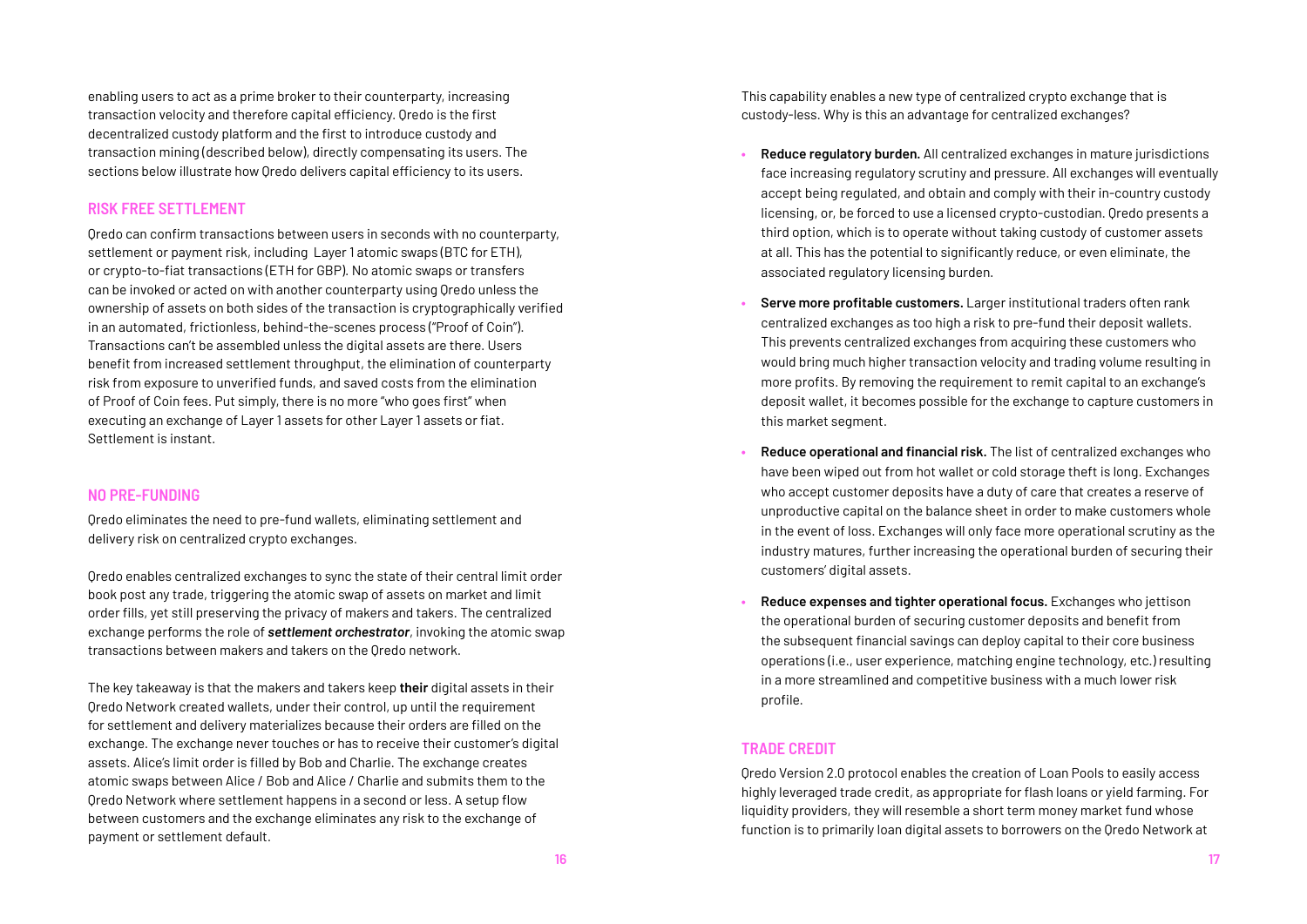short durations, at highly leveraged ratios (8x - 10x). Loan Pools are created with the intention of returning high yields from the fees charged to the borrowers who take out loans for short term trading or yield farming. Because of the anticipated high yields and ease of obtaining trade credit, liquidity providers and loan borrowers do not participate in QRDO rewards schemes.

Loan Pools are single-sided pools with their own Layer 1 outward facing wallet that interacts with dApps programmatically via functionality in the Validator's Broker module. All buy/sell orders for the traders interacting with external blockchains are executed using the Loan Pool wallet directed by the Validator's Broker module, so the counterparty risk remaining is the order acceptance and digital asset delivery efficacy of the Layer1 blockchains (ETH, BTC, etc.), making collateral management scalable enough to offer leverage loans. Qredo's developers will constantly tune and update the Broker module to handle complex transactions and conditions.

#### **LOAN POOL INTEREST RATES**

The mechanisms used to set interest rates for decentralized applications providing credit are an intense area of research and development within the blockchain industry. Interest models play a critical role, balancing supply and demand between the users who want to borrow digital assets and users looking to earn yield on digital assets by lending them out. In practice, the interest rate models used in credit protocols have to balance the goals of liquidity and capital efficiency; this is an evolving field because, in reality, no one has got it all figured out.

Delphi Digital, a research-driven firm dedicated to advancing the understanding and development of the growing digital asset market, has recently released a research paper on the subject, which Qredo engineers believe advances the state of the art. The paper, "Dynamic Interest Rate Models Based on Control Theory", presents a novel approach to setting interest rates based using a PID controller (proportional-integral-derivative controller). Those readers who understand the mechanisms behind refrigeration units, or other systems that require regulation of industrial control applications may wonder what a PID controller has to do with interest rate setting in credit protocols. So did we.

As it turns out, Delphi Digital's paper robustly confirms that using a PID controller with a standard Ziegler-Nichols method to tune parameters creates a mechanism for setting interest rates that is much more accurate and fair than additional approaches. Qredo will be implementing this mechanism for interest rate setting. For further information, we recommend reading Delphi Digital's paper.**<sup>9</sup>**

#### **COLLATERAL**

**Some important takeaways; The trader looking to borrow does not need to move any collateral out of their Qredo created wallet into a margin account controlled by a counterparty, ever. Instead, there are two ways they can provide collateral. Everything stays within the Qredo networ**k.

- **1.** The borrower adds the correct amount of collateral to borrow to the Loan Pool itself, receiving redemption tokens that enable them to withdraw their collateral. Lastly, the borrower creates a special wallet type called a Dedicated Wallet, which is still under their control, and they deposit the redemption tokens to this wallet, or;
- **2.** They can select to use their staked QRDO tokens deposited with a Validator as margin. In the event a trader is using their staked QRDO tokens as collateral this necessitates a different fee schedule to incorporate compensation for the Validator, who is, in effect, agreeing to loan the customer's staked assets back to the customer to use as collateral to access a Qredo Loan Pool.

#### Some important points to note:

- **1.** While the QRDO tokens are being used as collateral, they STILL COUNT as deposits within the Validators pool of customer's staked QRDO tokens, and are earning yield.
- **2.** In the same way as above, the trader is able to offset borrowing costs by earning yield if they deposit the required collateral that matches the asset type it is borrowing into the Loan Pool as a Liquidity Provider. Example: To borrow from the BTC Loan Pool, deposit the required BTC collateral to the Loan Pool, in effect, becoming a Liquidity Provider at the same time as being a borrower. Use your redemption tokens as collateral.

#### **Key Takeaway: The trader is able to continue to earn APY on assets that are being used as collateral to obtain an undercollateralized loan.**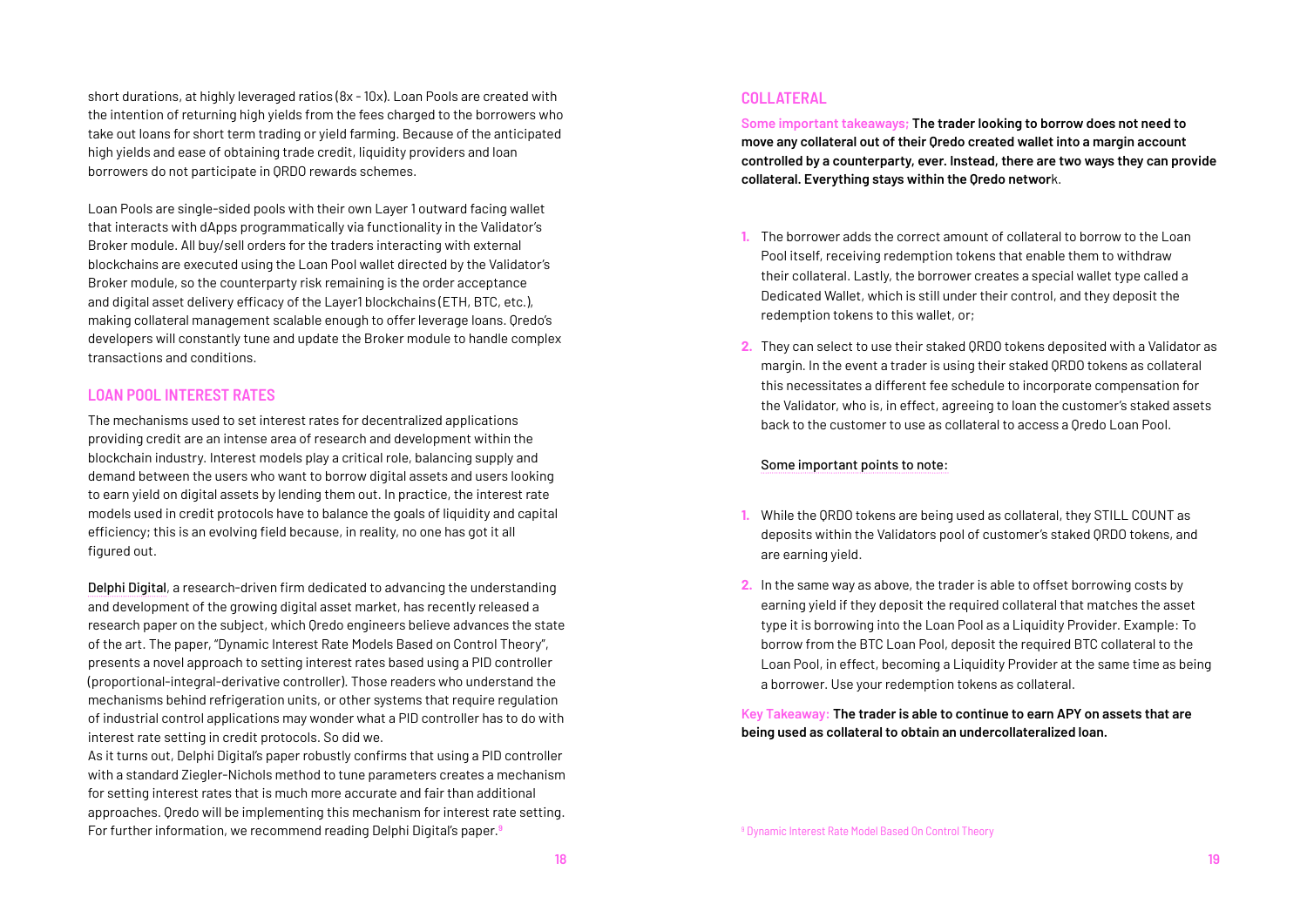#### **TRADE & CUSTODY MINING**

Qredo also employs a novel reward system to incentivize Market Makers, Validators, Trader Users and Custody Users to adopt the network via two QRDO token emission schemes that are distinct but work together to create high yield for all participants encouraging rapid adoption.

One token distribution mechanism is a rebate model, derived from a set, predictable inflationary schedule. These newly minted, inflationary tokens are distributed to active users who incur the protocol's Transaction Fees by trading, or Custodian Fees for storing their assets. These fees are calculated every epoch and distributed pro-rata based upon an emissions schedule, which divides up the available allotment of tokens for that epoch between Trader Users, Custodian Users, Validators and Market Makers. The intention is that the majority of Transaction Fees and Custodian Fees incurred are instantly rebated back to Users. This feature and others necessitate that the protocol is price aware.

To become price aware, the protocol uses a combination of:

- **• Its own Time Weighted Average Price oracle where each Loan Pool's activity is used to establish a TWAP;**
- **• Chainlink oracles [https://data.chain.link](https://data.chain.link/); and**
- **• Open Price Feed oracles Compound | Docs Open Price Feed**

Oracle deployment and utilization is covered in more detail in Qredo's technical yellow paper available for download from the website.

The second token distribution mechanism is funded by the Layer1 assets the protocol obtains via the Transaction Fees it collects at the moment the transaction is finalized in the blockchain. The protocol charges traders 0.5 basis points of both maker's and taker's trading principal. If for example two traders were exchanging BTC for ETH, the protocol would obtain ETH and BTC. The protocol exchanges Layer 1 assets for QRDO tokens using the protocol's Request For Quote mechanism which queries both Market Makers and DEXs on multiple networks. The protocol distributes the majority of these acquired tokens to Validators on the network. As above, this mechanism also leverages the protocol's oracle's for price awareness.

#### **TOKEN DISTRIBUTION**

The total number of tokens is hard capped at two billion tokens.

- **• One billion tokens are set aside for investors in Qredo Ltd; including contributors, team, an initial fund for Treasury Management, a fund to help initial bootstrap initial Validators, and a fund to bootstrap the ecosystem as shown in the figure above. Also included in this one billion is a portion (10%) that will be sold between a mix of private investors and the general public.**
- **• Another billion tokens are set aside for when Version 2 of the protocol goes live, and are to be distributed to actors on the network as a combination of rebates on fees and inflationary rewards, taking the float from 1 billion to 2 billion over an estimated 50 years.**

Qredo has published a tokenomics white paper, "Qredo Tokenomics Rewards and Emissions" to coincide with this publication. Emission schedules, governance and economic incentives are covered in detail, and the publication is available to download from Qredo's website.

## **STAKING QRDO TOKENS**

The Qredo Network's blockchain, and the application it runs, use the open source Tendermint state machine software. Tendermint is best described as a general purpose blockchain consensus engine that can host arbitrary states of deterministic applications. Tendermint is software for securely and consistently replicating an application on many machines. Non-faulty machines see the same transaction log and compute the same state.

Tendermint consists of two chief technical components: a blockchain consensus engine and a generic application interface:

- **• The consensus engine, called Tendermint Core, ensures that the same transactions are recorded on every machine in the same order.**
- **• The application interface, called the Application BlockChain Interface (ABCI), enables the transactions to be processed in any programming language according to rules coded up by the application developer.**

The result is a binary that contains both Tendermint and the custom application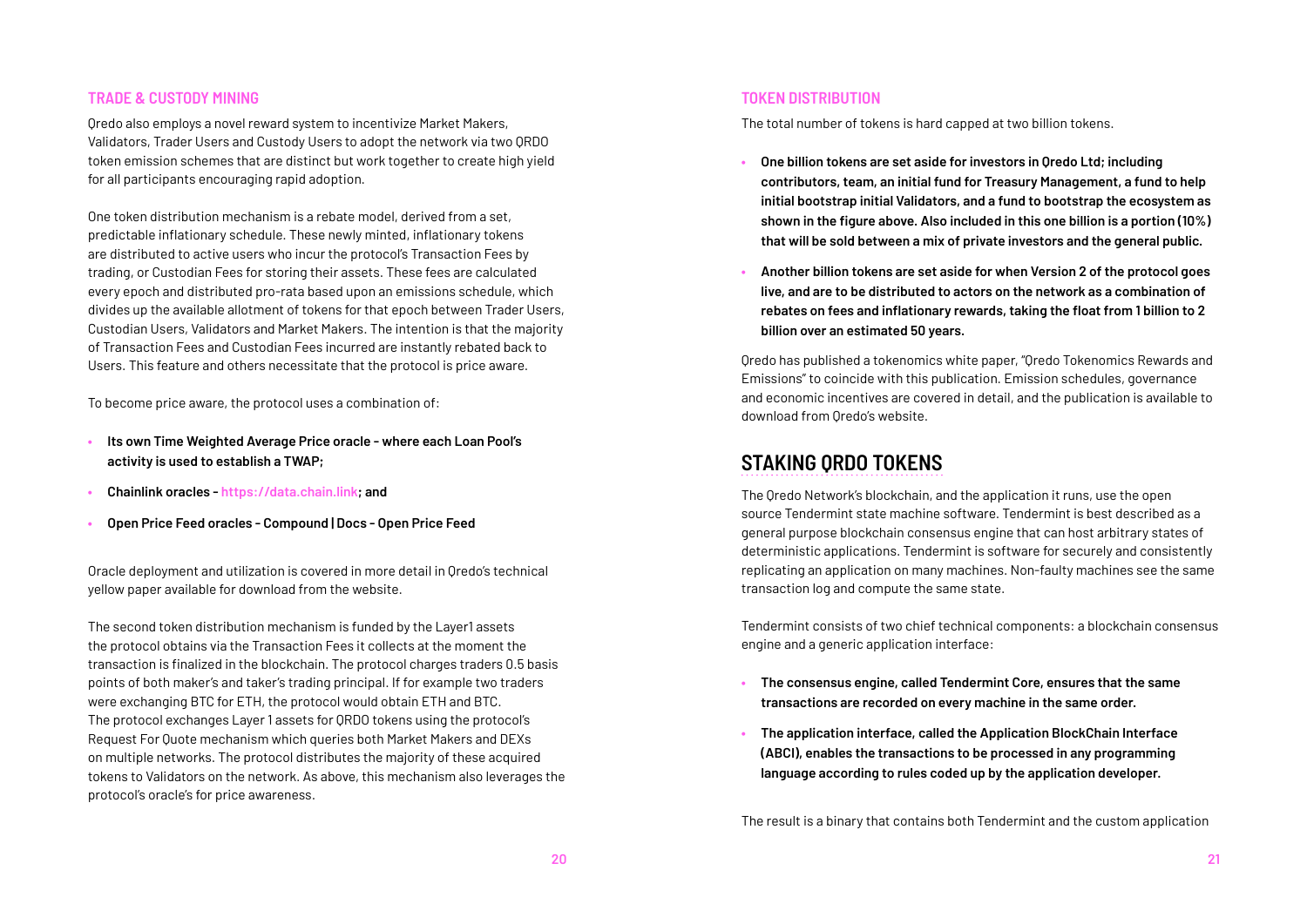hooked into the Application BlockChain Interface that determines if and how the transactions are processed.

Another way to think about it is that Tendermint is a protocol for ordering events in a distributed network under adversarial conditions, which is called Byzantine Fault Tolerance (BFT). This has been a highly studied academic field**10**, and the latest research on the protocol is that the network is operational as long as more than 66% of the Validator nodes are not malicious. In the event that the number is less than 66%, operation of the network becomes unstable. In the event more than 66% of the Validators become malicious, transactions can be re-ordered.

However, in many systems, not all Validators will have the same "weight" in the consensus protocol. In a delegated proof of stake protocol (DPoS) like Qredo's protocol, it becomes not a matter of whether one-third or two-thirds of the Validators is corrupt or honest, but in proportions of the voting power, which will not be uniformly distributed across individual Validators.

Since Tendermint can replicate arbitrary applications, it is possible to define a currency (QRDO), and denominate the voting power in that currency. This is what Qredo protocol achieves with the QRDO currency. When voting power is denominated in a native currency, the system is often referred to as Proofof-Stake. Validators can be forced, by logic in the application, to "bond" their currency holdings in a security deposit that can be destroyed if they're found to misbehave in the consensus protocol. This adds an economic element to the security of the protocol, allowing one to quantify the cost of violating the assumption that less than one-third of voting power is Byzantine (malicious). This is covered in more detail in the "Validator, MPC and Economic Security" white paper.

As a Delegated Proof-of-Stake based blockchain system, Qredo incorporates a system where holders of the QRDO token can add their balance to a Validator's balance in exchange for some of the rewards the Validator receives for performing its role. The Validator is paid for achieving consensus during the generation, voting for and validation of new blocks. The Validator's voting power is proportional to the number of QRDO tokens each Validator holds, including those QRDO tokens that have been 'staked', or deposited, with the Validator in the expectation of receiving some share of the rewards that the Validator earns for performing its role. There is no mandate governing Validator's staking offerings. The only condition is that every Validator must offer staking as a service in a non-discriminatory manner.

In most Layer 1 blockchains, Validators are paid out according to an emissions schedule that is inflationary. Meaning, more new coins are added to the overall supply of the fully diluted supply via the awards the Validator receives. Qredo has this type of emissions schedule, but also pays out form transaction and custodial fees collected by the protocol—a valuable proposition. This is described in detail in the "Qredo Tokenomics Rewards and Emissions" white paper.

It's worth noting that if a Validator misbehaves or does not work efficiently, its stake of QRDO tokens and the tokens of its depositors can be 'slashed', and the Validator may even be replaced by another one. This could have serious consequences for the QRDO token depositors expecting a positive return, not a negative one. Therefore, the reputation of the Validator relative to its operationally efficacy is important to attract QRDO token depositors in its staking service.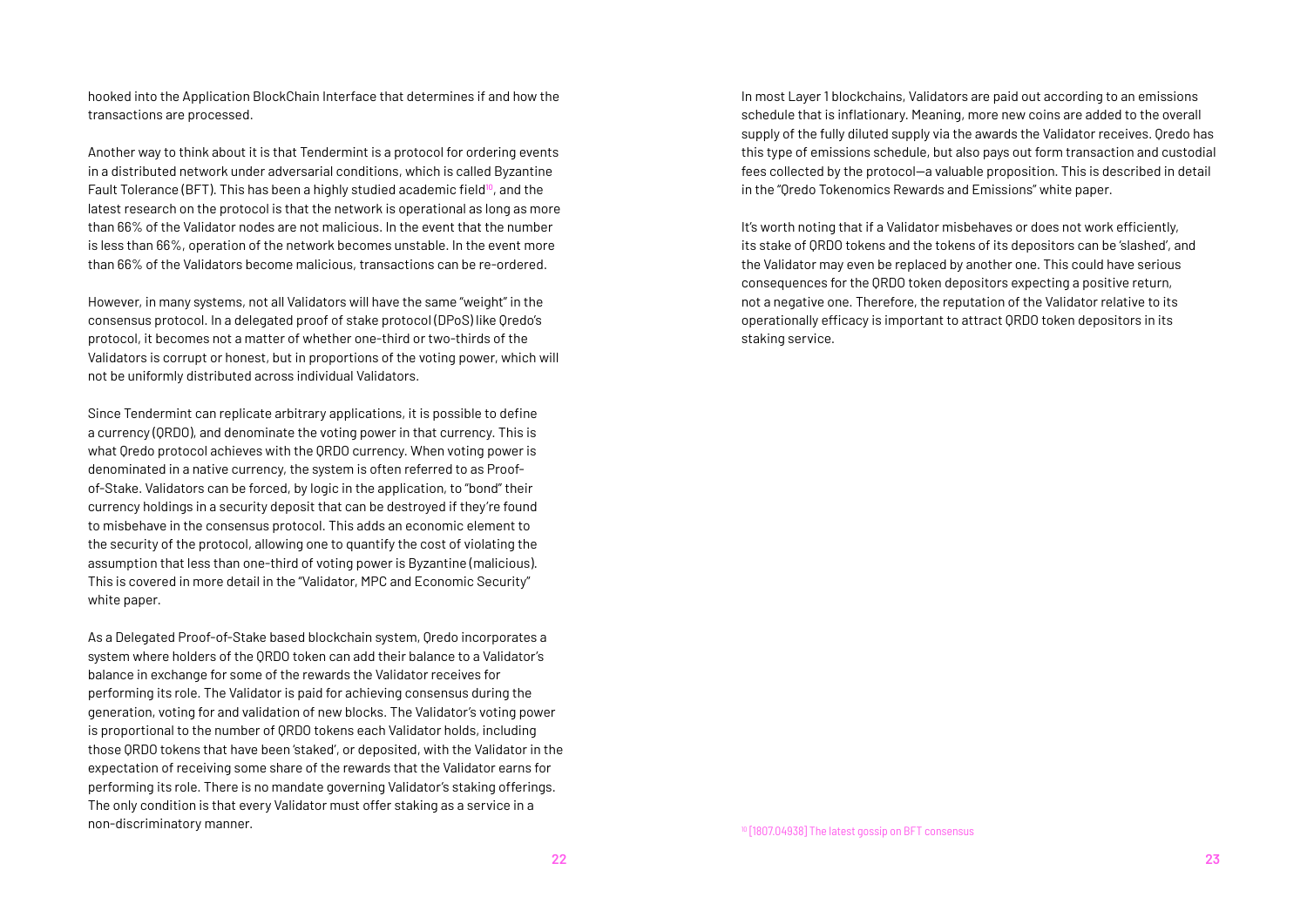# KEY FEATURES

#### **COMPLIANCE AUTOMATION**

Each synthetic wallet has at least one Trader (role) that can invoke a transfer or an atomic swap (trade) of synthetic assets with a counterparty (ex: qBTC for qETH). Each asset has at least one Custodian (role) that must approve the transfer or trade of the synthetic asset to/with a counterparty. Both of these roles are appointed by a Fund Manager, who sets up a Fund on the Qredo blockchain, populates it with deposit wallets for different asset types, assigns the Traders and Custodians to each Layer 1 wallet type. The amount of Custodians and the threshold of signatures needed to approve a transaction is extremely flexible, designed to meet the most complex trade approval flows.

When a synthetic wallet is created by the Fund Manager, it requires, as a part of initialization, a Custodian policy as described above. Qredo uses the BLS signature scheme**11** specified signature algorithm that each Qredo Blockchain Client emits when signing transactions as Traders or approving transactions as Custodians. The Custodian policy writes an aggregated BLS public key that can be thought of as a sum of different public keys which serves as the check that the Custodian policy has been met, meaning the right amount of Custodians plus Trader have signed the transaction to approve it. In other words, each Custodian policy has its own BLS public key, made from the combination of other public keys. This process is called public key aggregation, and the same capability holds true for BLS digital signatures in that they can be aggregated as well. This process is covered more in depth in Qredo's technical yellow paper, [available for download.](https://www.qredo.com/qredo-yellow-paper)

MPC technology does not require a private key to be created, so it cannot be compromised. As a result, single points of failure are eliminated. MPC works by multiple parties jointly performing mathematical computations without one party ever revealing its secret to the others. In order to compromise an MPC network, the minimum number of MPC nodes stipulated in a threshold to complete a public "BLS Multi-Signatures With Public-Key Aggregation **11 BLS Multi-Signature creation operation would need to be breached. The number** 

When a transaction receives the right amount of digital signatures from the Trader and the threshold of Custodians alike, these signatures are aggregated by the Trader's blockchain client and pushed into the Qredo Network. The Validators in the Qredo Network will use the aggregated public key that represents the Custodian policy to verify that transaction's aggregated signature. If the transaction signature verifies, the synthetic asset will be transferred or atomically swapped for other synthetic assets in the next block as the transaction (and its signature) will be written into the next block. Using the Integration Libraries, customized rule sets can be written in Turing complete languages (Python, Java, .NET) that expose all functionality described so that compliance and approval trade flows that require transaction interrogation can be automated or invoke other services by accessing their APIs.

Messages requesting signatures, responses, and other communications necessary to obtain and aggregate signatures happen over Qredo's Layer 3 network, securing message flows with end-to-end encryption.

## **CONSENSUS-DRIVEN MULTI-PARTY COMPUTATION (CD-MPC)**

The security benefits of MPC in blockchains have been well studied and are now being rolled out en masse across the decentralized application landscape.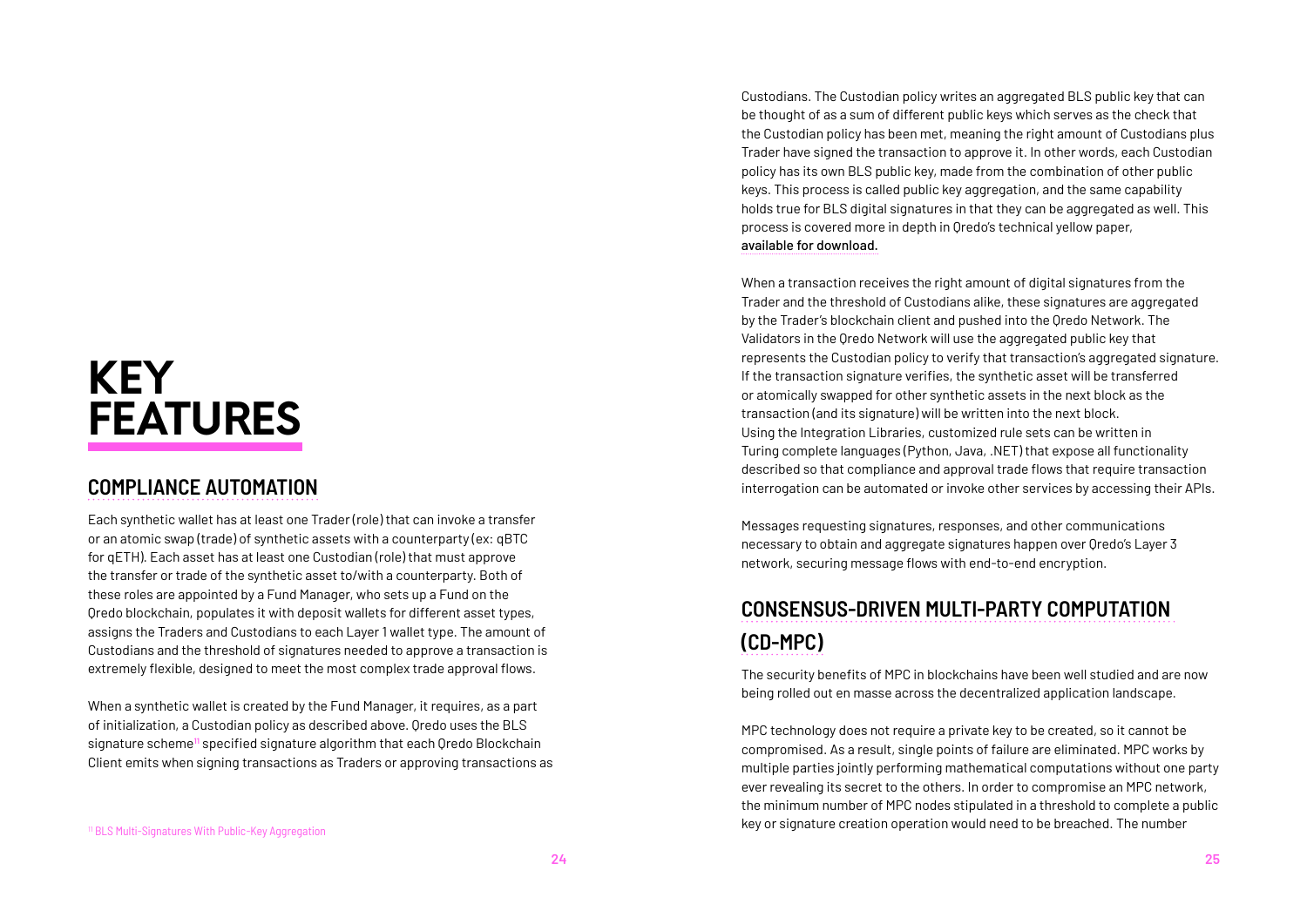of computers necessary to breach in order to gain their secrets vs a single computer holding a private key makes it exponentially harder to compromise a wallet and steal funds. The major innovation of an MPC network is simply that, for the first time, public keys (to create wallets) and signatures (to create Layer 1 transactions) can be created by some other process and cryptographic primitive other than a solitary private key. In this case, it's a network of decentralized computers under the control of different organisations.

In the Qredo network, the CD-MPC Nodes running the MPC protocol together can either a) create a public key used to create an address for Layer 1 crypto assets to be deposited into the Qredo network, or b) create a signature on a Layer 1 transaction recognized by the underlying Layer 1 blockchain (example: Bitcoin) to spend or move the crypto assets out of the Qredo network. A software module called the Broker which is run by each Validator acts as a middleware controller and interface to each Layer 1 Qredo support. As an example, with Eterheum, it is able to interact with a variety of dApps via the Ethereum client it interfaces to.

The Broker uses the Qredo blockchain as an oracle to boot itself into action. When a transaction to exit the Qredo network is verified and included into the next block, each Broker software instance (which is run by each Validator) deterministically creates the Layer 1 transaction and submits it to its local MPC node to sign. This is an important takeaway: The MPC protocol only works if each MPC node inputs the exact same thing (i.e., a bitcoin transaction) to sign at the beginning of the protocol. One MPC node signing a different or modified transaction will abort the MPC protocol.

A (Consensus-Driven) CD-MPC network is created when the MPC nodes operating the MPC protocol refer to an on-chain dataset for instructions and affirmation of the operations, just like the Broker. Meaning, they use a blockchain to verify state and organize themselves into action if required. They inherit the current state of the blockchain and thereby the verification of transactions that the Validators have performed (trust) but they also engage in their own verification (but, verify) of the transactions in the blockchain that are compelling them to create a digital signature. Trust, but verify.

Qredo's CD-MPC network has other defense mechanisms built into its operations such as network obfuscation, node segregation and cryptographic organization, and MPC secrets security using threshold decryption, confidential computing and distributed key generation. These techniques are covered thoroughly in the "Validator, MPC and Economic Security" white paper.

### **EASY APP DEVELOPMENT**

Qredo is not one but two protocols working in sync and cryptographically bound together to provide privacy (encryption), authentication, message integrity and non-repudiation (digital signature and verification).

**Layer 2** is a Tendermint based protocol that acts as a side chain to Layer 1 protocols. Qredo enables decentralized custody and atomic swaps of Layer 1 assets between traders through its Layer 2 synthetic asset issuing and the rules that track synthetic asset ownership across its blockchain. Tendermint is a robust, fast finality state machine application that has been well studied academically and deployed in running blockchains today. Qredo Validator software includes a module called the Broker, a middleware bridge, smart contract oracle and viewer into activity on the Layer 1 blockchains that Qredo supports.

**Layer 3** is an end-to-end encrypted, decentralized conversation replication system that uses the cryptographic identity of users from the Layer 2 blockchain as one of the building blocks to provide end to end encryption (privacy), authentication into message stores, message integrity and non-repudiation. The Layer 3 protocol is based on Matrix**12**, which describes itself as a "decentralized conversation store rather than a messaging protocol". When sending a message through Matrix, it is replicated over all the Matrix nodes whose users (man or machine) are participating in a given conversation - similarly to how commits are replicated between Git repositories. There is no single point of control or failure in a Matrix conversation which spans multiple nodes. It is truly decentralized.

While Tendermint does come with its own P2P network capability, a Tendermint P2P network is really designed for the different kinds of nodes with different requirements for connectivity to one another as designed by the Tendermint developers. Using Tendermint's on-board P2P network for applications and functions not anticipated by the Tendermint developers would cause bottlenecks in communication ultimately degrading the performance of Qredo's Layer 2 blockchain overall. As an example, in the absence of a Layer 3, if a Trader signs an atomic swap transaction with a counterparty, the partially completed transaction would have to traverse Tendermint's P2P network to find the Custodian's Qredo

[12 Matrix.org](https://matrix.org/)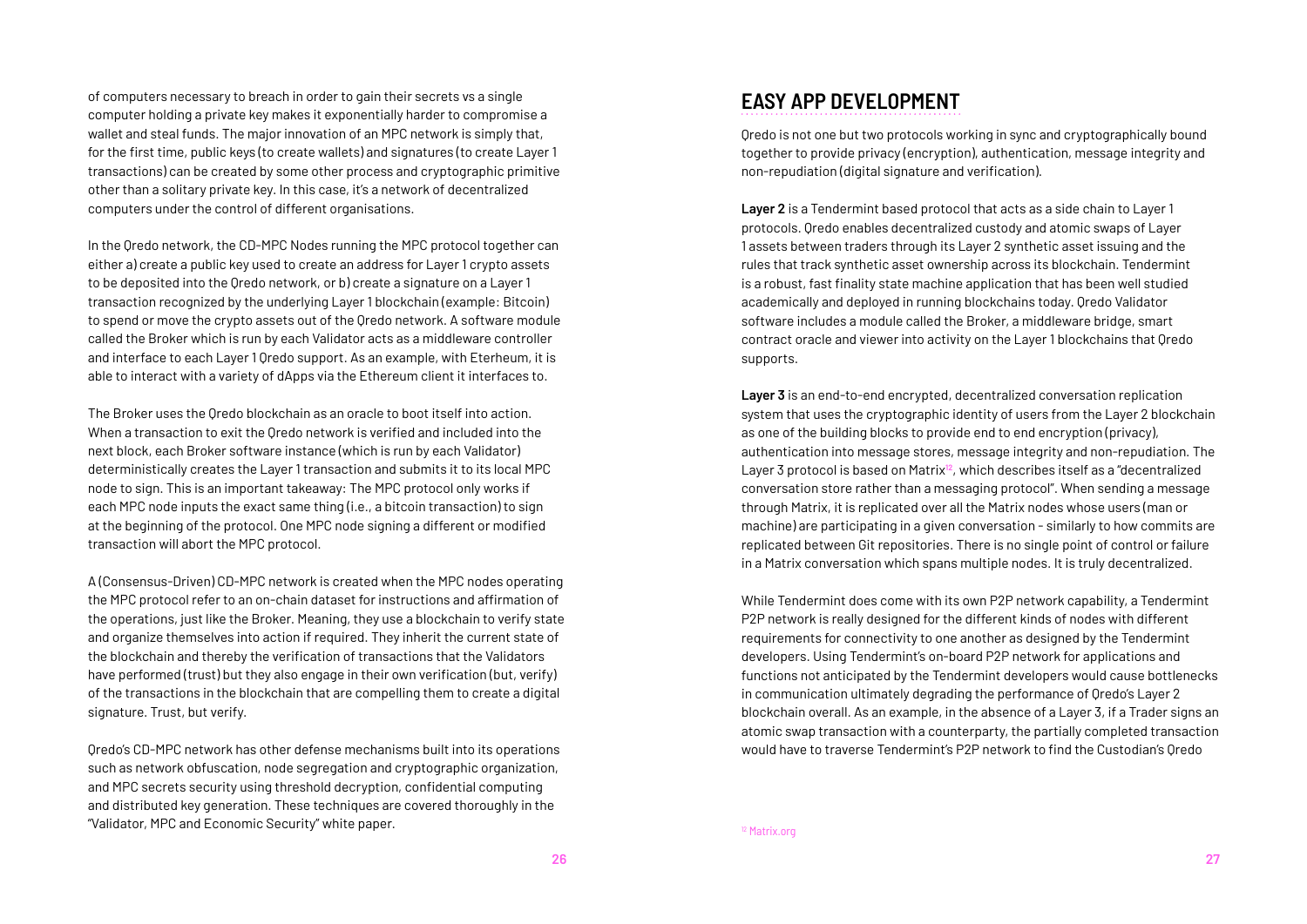Clients, alert them to a pending transaction, obtain the Custodian's digital signature, and send the obtained signature securely back to the Trader's Qredo Client over the same network. Once there the Trader's Qredo Client must aggregate the signatures into a complete transaction, then submit it to the Qredo blockchain. With Layer 3 compiled into Qredo's blockchain client, all the steps outlined above are not only removed from Tendermint's P2P network, but the entire signature flow can be automated, so there is no manual interaction whatsoever. Further, all messages above are digitally signed for providing non-repudiation, message integrity and privacy via the end-to-end encryption using the same type of security found in the Signal app (double ratchet)**13**. This attention to security has led Matrix to be adopted widely within both the UK and French governments, and a number of defense consortiums. Matrix has been widely reviewed and received high marksin security audits.**14** It is open source with a number of implementations and a wide developer community.

Leveraging a Layer 3 based on Matrix enables the development of secure applications that bridge the gap in capability that exists between TradeFi and DeFi. As an example, Qredo's decentralized RFQ (Requests for Quotes) system securely interacts with Market Makers and enables private pre-trade negotiations between a Trader User and another known counterparty to finalize a P2P transaction, enabling a 'Bloomberg Chat' like experience for all users.

Using Qredo's Client software and open source Integration Libraries (Python, Java, .NET) financial institutions can craft messages containing Travel Rule information about a particular transaction between regulated Virtual Asset Service Providers (VASPS), or messages sent to or from VASPs.

Qredo's choice of Layer 2 / Layer 3 and enterprise ready Integration Libraries create a foundation that enables developers to rapidly create stand alone applications that extend the Qredo capabilities resulting in rapid time to value.

## **TRANSACTION SECRECY & SECURITY**

Trading secrecy and security encompasses a number of different dimensions. Institutional traders moving into crypto trading are often surprised at the absence of regulations, infrastructure and technology to secure order execution and trading strategy IP that are common in FX or equity trading. The inability to execute trading strategies on Layer 1 networks such that the strategy is hidden from other network participants is the most stark difference. Hedge funds, algorithmic trading specialists, and other large scale operations spend significant sums of money in R&D to develop strategies and robust automated trading systems that protect the firm's intellectual property and maximise returns. This isn't possible on smart contract enabled Layer 1 networks such as Ethereum.

As covered earlier in the document, an array of adversarial actors are engaged in rogue tactics to steal potential profit and glean observable information that reveals strategies in plain view. A smart contract executing a series of transactions in sequential order that is necessary to profit immediately reveals all intended actions and their desired sequence the moment the transaction is submitted to the Ethereum blockchain. Every node examining the mempool knows all. The situation is no different on Layer 2 blockchains. Transactions are placed into the mempool, and in almost all Layer 2 networks operating today, these transactions have no privacy: They are exposed to all network actors.

Prominent trading security challenges can be summed up in two topics:

- **1. Layer 2 Transaction Secrecy.** How can a trader keep secret transaction details before it is submitted into a Layer 2 mempool so it leaks the least amount of information to other traders on the network? Qredo's Layer 2 blockchain must enable transactions to be evident for data immutability and durability, without risk of loss for any reason at all. The requirement is not to keep secret transactions after the fact, but to encrypt them and keep them secret from other traders, who have access to the same mempool, while they are waiting to be processed by the Validators.
- **2. Layer 1 Transaction Security.** How can one execute a complex automated trading strategy on a Layer 2 network that executes orders on one or more Layer 1 networks (e.g. BTC and ETH arbitrage) requiring exact order sequencing without revealing the strategy itself to other traders on those networks? When trading on a smart contract enabled Layer 1 network, how can a Layer 2 network executing orders on behalf of a trader protect the trader from adversarial network participants and miners who will steal the profit by submitting their own orders which will displace the trader's orders (MEV, PGA bots, etc.), i.e., the Dark Forest.

<sup>&</sup>lt;sup>13</sup> matrix.org End-to-End Encryption implementation quide

<sup>&</sup>lt;sup>14</sup> Matrix's 'Olm' End-to-end Encryption security assessment released - and implemented cross-platform on Riot at last!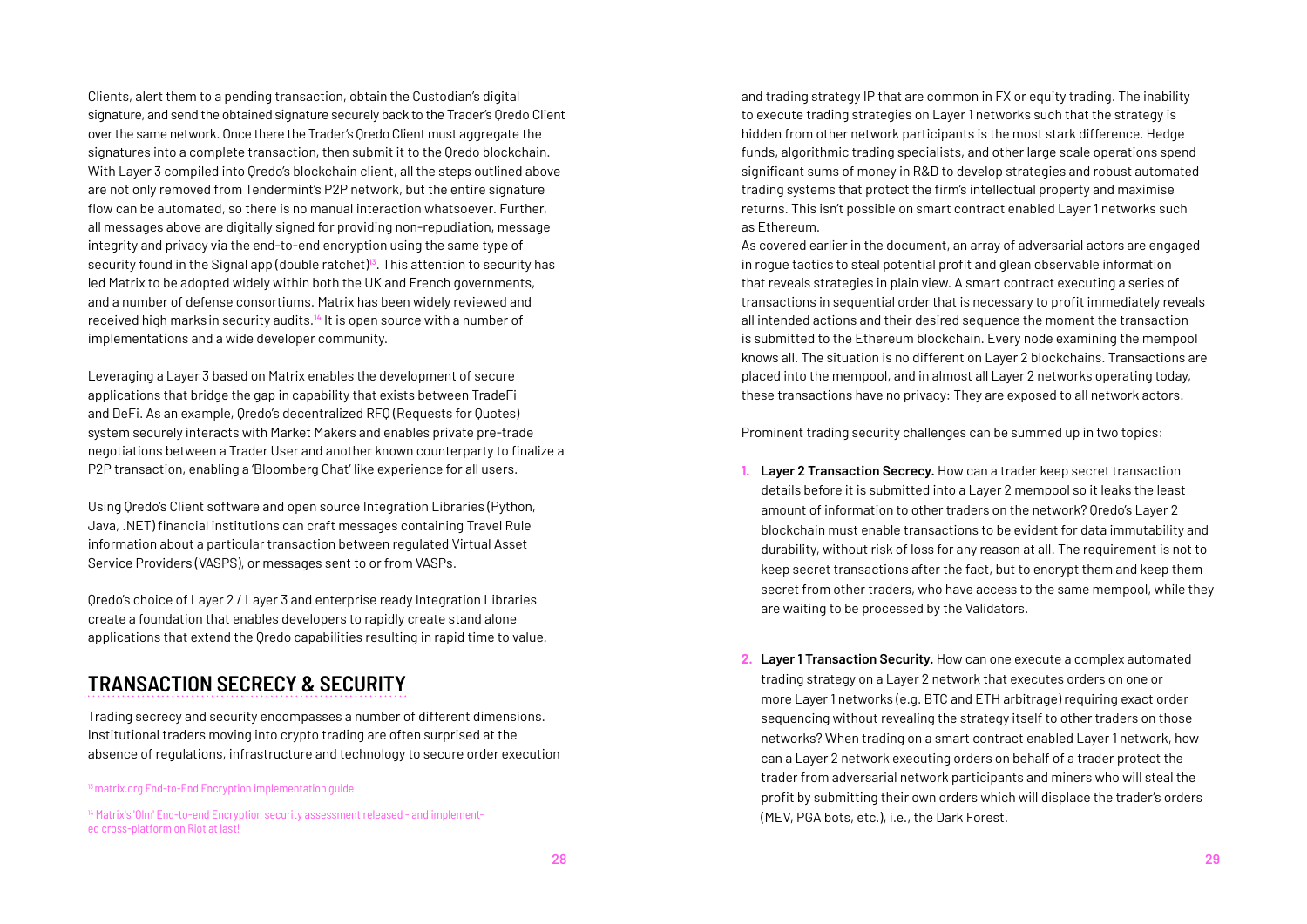Qredo is a platform with the capabilities to overcome these challenges. To fully understand how, it is necessary to describe at a high level how Validators are organized. Further, it's also necessary to use a cryptographic scheme called threshold decryption. A more in-depth description of this structure, the reasons behind it and the cryptographic algorithms deployed is in the "Validator, MPC and Economic Security" white paper which is available on the Qredo web site.

To solve challenge #1, the Qredo Client who finalizes a transaction, readying it to be pushed into the network where it will be visible within the mempool, performs one last act. It generates an AES encryption key, and encrypts the entire transaction payload, save for a unique transaction ID that it generates, and any optional ordering information if this order is part of a multiple transaction strategy.

Qredo's Validators do not operate in silos. They are organized into groups of three called Pods. Pods give Qredo's economic security design a level of strength and sophistication that is unrivaled across functioning Layer 2 networks. Again, this design is broken down in detail in the "Validator, MPC and Economic Security" white paper which is available on the Qredo web site.

The key detail here is that the Pods, as part of the initialization process, run a setup protocol that enables the Pod to perform threshold decryption operations. During the setup process, the three Pod members communicate to each other and the result of this operation is a public key that is published to the Qredo blockchain, identified as a Pod threshold decryption public key. Every operating Pod creates a threshold decryption public key and writes it into the blockchain. This public key can be used by any Qredo Client or network actor to encrypt messages so that only the Pod members can see them.

For every operating Pod, the Qredo Client encrypts the AES key used to encrypt the transaction with the Pod's threshold decryption key. Channels are set up for each Pod on Qredo's Layer 3 to receive encrypted symmetric keys that once decrypted, enable the Pod to decrypt the specific transaction and verify its legitimacy, and then vote on its insertion into the blockchain. To decrypt the AES symmetric key, all Pod members run the threshold decryption protocol. The key detail is that all three members must partake in the protocol, because no one Pod actually has the ability to decrypt the AES symmetric key on its own. Further, Pods containing Validators have their own communication protocol used to vote on block creation. This communication protocol is not accessible by any other Qredo Clients on the network and is independent of the mempool.

The result is that transactions are encrypted and impossible to analyze by other traders on the Qredo network when encrypted transactions reside in the mempool. Only Validators in an operating Pod can decrypt the transaction, and only when the decrypted transaction is written into a block is it possible to analyze by other network participants.

The side benefit of this design is that transactions can be batched to reduce Gas fees.

To solve challenge #2, we take the workflow described above and add additional steps. A new order type will be present in Qredo's Version 2.0 protocol. The new order type is called a Trading Strategy Order. It exists because the Tendermint protocol does not have the capability to force Validators to correctly sequence transactions, among other drivers. If Validator A receives transaction #3, it will process the transaction without regard to the fact Validator B receives transaction #1 in the sequence. If the transactions are split up across different Validators, there's no way to ensure they are processed in the expected order.

When the Qredo Client creates multiple transactions that must be sequenced on its blockchain, a condition may stipulate that the 2nd transaction is not submitted to Layer 2 until the 1st transaction is confirmed in a block. Qredo Validator's Broker modules handle this condition, and will continually expand their condition processing capabilities as the platform matures.

Once the Pod decrypts the 1st transaction in the sequence, it will reveal the Qredo Client's on-chain ID Document. This contains an array of public keys necessary for Qredo Clients to operate on the Qredo network and also contains the Qredo Client's Layer 3 dedicated address. The Pod creates and sends a message to the Qredo Client acknowledging they have received the transaction, and provides a one-time Layer 3 address to directly send to the Validator Pod a) the encrypted AES keys that have encrypted the transactions and, b) the encrypted transactions.

The Validators in the Pod are compensated for making sure their Broker modules handle the 2nd - *n* transactions directly going forward and correctly following the 1st transaction's Layer 2 order instructions and sequence. Validators present cryptographic proof of a completed transaction sequence to the Qredo protocol, and receive a reward for their work in QRDO tokens. All Pods charge an uplift to the protocol's charges via an additional fee that is written into the Relayer order field. The uplift is uniform and is set by the DAO through proposal and proposal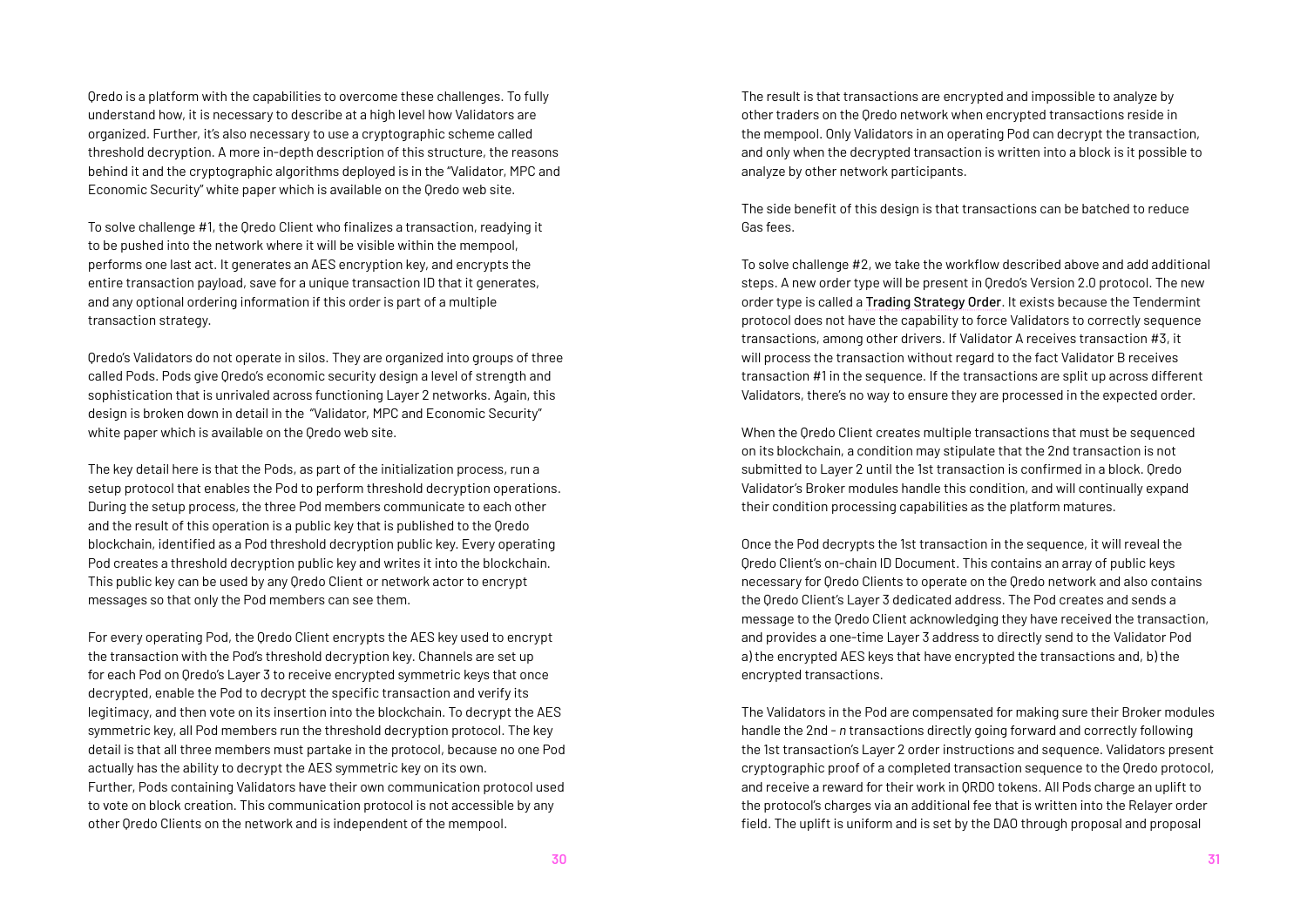acceptance in a vote on chain. More information on fees will be provided towards the Version 2.0 protocol mainnet launch date.

Orders that include orders on Layer 1 blockchains use the Trading Strategy Order (TSO) even though they are not a Loan Pool borrower. This order was previously described in the Loan Pool section preceding this section of the document. The key takeaway is that the trader assigns a Pod the responsibility of executing her TSO in the best manner to avoid detection and achieve trading profit. The Validators in the Pod will execute the orders through their Broker modules.

To do this, the Qredo protocol and Validator Pods can deploy an array of transaction security tools to get the best outcome possible for the trader. Each Qredo Client creating a TSO order that involves order execution on a Layer 1 blockchain automatically prepends the order sequence with an order on Qredo's Layer 2 to move the trader's principal into the Loan Pool that matches the digital asset being traded. This enables the Validator Pod to use the Loan Pool's wallet to place the transaction, via their own Broker modules and the CD-MPC network. The benefit is that the high number of transactions created by independent active traders are aggregated into one wallet (per digital asset) creating a signal to noise ratio which obfuscates an individual strategy. Obviously the higher the transaction volume that utilizes Loan Pool wallets, the greater the obfuscation efficacy.

Transaction security solutions that address Ethereum specific challenges will also be developed as part of the Version 2.0 protocol rollout. These challenges on the Ethereum blockchain were described in the previous Digital Asset Trading Risk section. The Validators, working together in Pods, not only have the ability to perform threshold decryption, they can perform distributed key generation. This enables a Pod to interpret a smart contract order sequence described in the TSO (in Solidity), and modify it to encrypt one or more transactions in the smart contract sequence to anchor it in the next available Ethereum block. The new smart contract order sequence uses the ciphertext within the encrypted transaction(s) already written into the blockchain. The Brokers modules act as an oracle for the smart contract being called to decrypt the data which guarantees order sequencing. The Pod acting as an oracle will only decrypt the ciphertext passing back to the smart contract being executed after the encrypted transaction is included in a block. This provides protection against frontrunners, because key portions of the order sequence have already been written into the block, as encrypted data. They have no visibility as to the true nature of the order sequence. Even more powerful solutions can be created on the fly using

counterfactual contracts**15** and metatransactions.**16** As an ever evolving field requiring vigilance and development of new methods of protection, Qredo will be publishing new research papers that delve further into this topic on its website.

#### **SECURE ENCLAVE READY**

A quiet revolution has been taking place in container security called secure enclaves. This technology is here now, deployed in production by nearly every server and cloud platform, including Intel, AMD, Amazon AWS (with their new Nitro Enclaves), Microsoft Azure, VMware, Google, Docker, and Red Hat. HSM vendors like Entrust support running applications within their HSMs in a secure enclave to achieve FIPS 140-2 Level 3 security. This already enables the widest range of deployment options, in the cloud or in your own datacenter on your own servers, of any new security technology in many years.

Simply put, secure enclaves isolate the software and data from the underlying infrastructure (hardware or OS) by means of hardware-level encryption. Within these secure enclaves, Qredo applications, like Validator software, MPC network nodes, Qredo Blockchain Clients, and the application data (including encryption keys, MPC secrets, and private keys for transaction signing) is protected from theft or attack—even in the event that an insider or attacker gains full physical or "root" access to the machine these applications are running. These hardwaregrade security features fully protect computer memory, storage and network communications as well.

Even better, a process called attestation, which is available as standard from any provider listed, allows enclaves to authenticate the hardware inside which they run as genuine, and to attest to the integrity of enclave memory to a remote party, such as a blockchain. In other words, a Validator booting up their software could have the enclave perform an attestation check that the software package is indeed to official release and has not been tampered with in order to exploit a vulnerability. The absence of an attestation certificate tied to the cryptographic identity of a Validator, MPC node or a Qredo Blockchain Client enables an early warning system, further protecting the other secure enclaves operating Qredo network services from a potential rogue actor. Secure enclaves protect applications, data, and storage—locally, across the network, and in the cloud simply and effectively.

[<sup>15</sup> https://medium.com/coinmonks/understanding-counterfactual-and-the-evolution-of-pay](https://medium.com/coinmonks/understanding-counterfactual-and-the-evolution-of-payment-channels-and-state-channels-9e939d7c6f34)ment-channels-and-state-channels-9e939d7c6f34

[<sup>16</sup> https://medium.com/coinmonks/ethereum-meta-transactions-101-de7f91884a06](https://medium.com/coinmonks/ethereum-meta-transactions-101-de7f91884a06)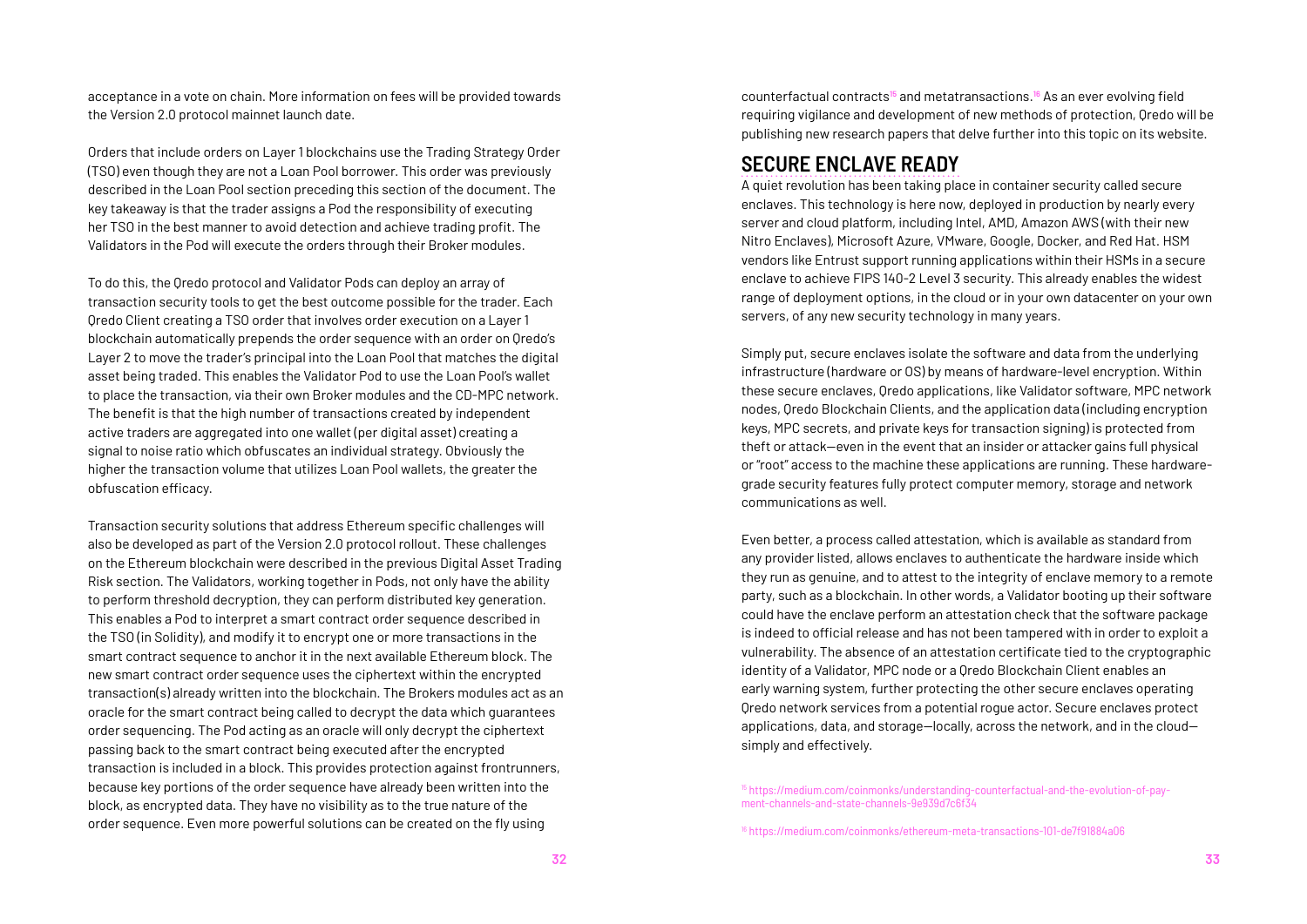#### **BOB**

| ob sends 5 ETH to the<br>ddress Oredo provided        |                                   |
|-------------------------------------------------------|-----------------------------------|
|                                                       |                                   |
| ddress 2: Balance = $5$ ETH                           | <b>LAYER 1</b><br><b>ETHEREUM</b> |
|                                                       |                                   |
| redo automatically credits<br>ob's wallet with 5 qETH |                                   |
|                                                       | <b>LAYER 2</b>                    |
| ob's Wallet: Balance = 5 qETH                         | <b>OREDO BLOCKCHAIN</b>           |
|                                                       |                                   |

It's surprising that other Layer 1 and Layer 2 networks have not fully leveraged the leap forward that secure enclaves bring to blockchain-based platforms. The wide availability in both cloud vendors and on-premise hardware, the fact that it is free or in the case of two cloud vendors a slight uplift, and that attested applications are a natural fit for decentralized networks makes the policy to mandate all applications on the Qredo network must be invoked and run within a secure enclave. This is easily enforced by requiring that every application runs an attestation check, producing a certificate for the Qredo blockchain which is tied to the identity document of the user.

Qredo will have more in-depth deployment guidelines and administration documentation as it moves closer to the date of its Version 2 protocol testnet launch. Until then, expect more updates on how Qredo will leverage this exciting technology in development. One area where secure enclaves have an immediate impact is in the design of the economic security models for blockchain-based systems. Protocol designers can now incorporate, as an example, network obfuscation protocols so a set of MPC nodes would be kept 'dark' as to the other MPC nodes they are running the protocol with. Qredo's economic security takes advantage of secure enclaves to remove the friction when scaling the network, removing the need to continually scale Validator's deposits relative to the growth of the network. More details on Qredo's use of Secure Enclaves are covered in the "Validator, MPC and Economic Security" white paper.

#### **ALWAYS AUDITABLE**

A longstanding conundrum in the blockchain space that's never been solved is the lack of any truly certifiably accurate method of determining the asset base of any centralized entity, centralized exchange, centralized custodian, bank, etc. Exchanges or projects that suddenly go dark with 'exit scams', custodians that lose private keys—there is a long list of events that cost individuals huge sums of money. The overhang of this continues to affect the industry, as many large financial institutions continue to have a problem trusting entities with their digital assets because of the very real threat that these entities are not solvent.

Qredo Network is programmed to always be solvent. The mapping feature that enables a Qredo Client to display every qBTC, qETH, etc. wallet balance 'link' down to the underlying layer 1 blockchain wallet is a core capability of Qredo. These links are made visible for every Qredo Wallet. The sums in the Qredo Wallets always equal the aggregate sums of the links for every Layer 1 supported. Qredo creates these links and connections dynamically using several algorithms to

derive the lowest cost Layer 1 fees on exit transactions. This process is called crystallization.

Below is a simple overview of the relationships between Layer 1 Assets & Layer 2 qAssets and how crystallization maps the two together within the Qredo network

#### **SETUP PHASE**

- **•** Both Alice & Bob have Qredo Accounts, they both set up an ETH Wallet and Qredo gives them ETH addresses to deposit their funds.
- **•** Alice has Wallet 1 which is assigned Address 1.
- **•** Bob has Wallet 2 which is assigned Address 2.

#### **DEPOSIT PHASE**

- **•** Alice using Metamask transfers 2 ETH into the Qredo supplied Address 1 for Wallet 1.
- **•** Bob using Metamask transfers 5 ETH into the Qredo Supplied Address 2 for Wallet 2.

The diagram below shows the state of the system after Setup & Deposit. As you can see Layer 1 mirrors Layer 2. (Alice's Qredo Wallet contains 2 ETH, and the address assigned to that wallet Address 1 has 2 ETH… same for Bob).

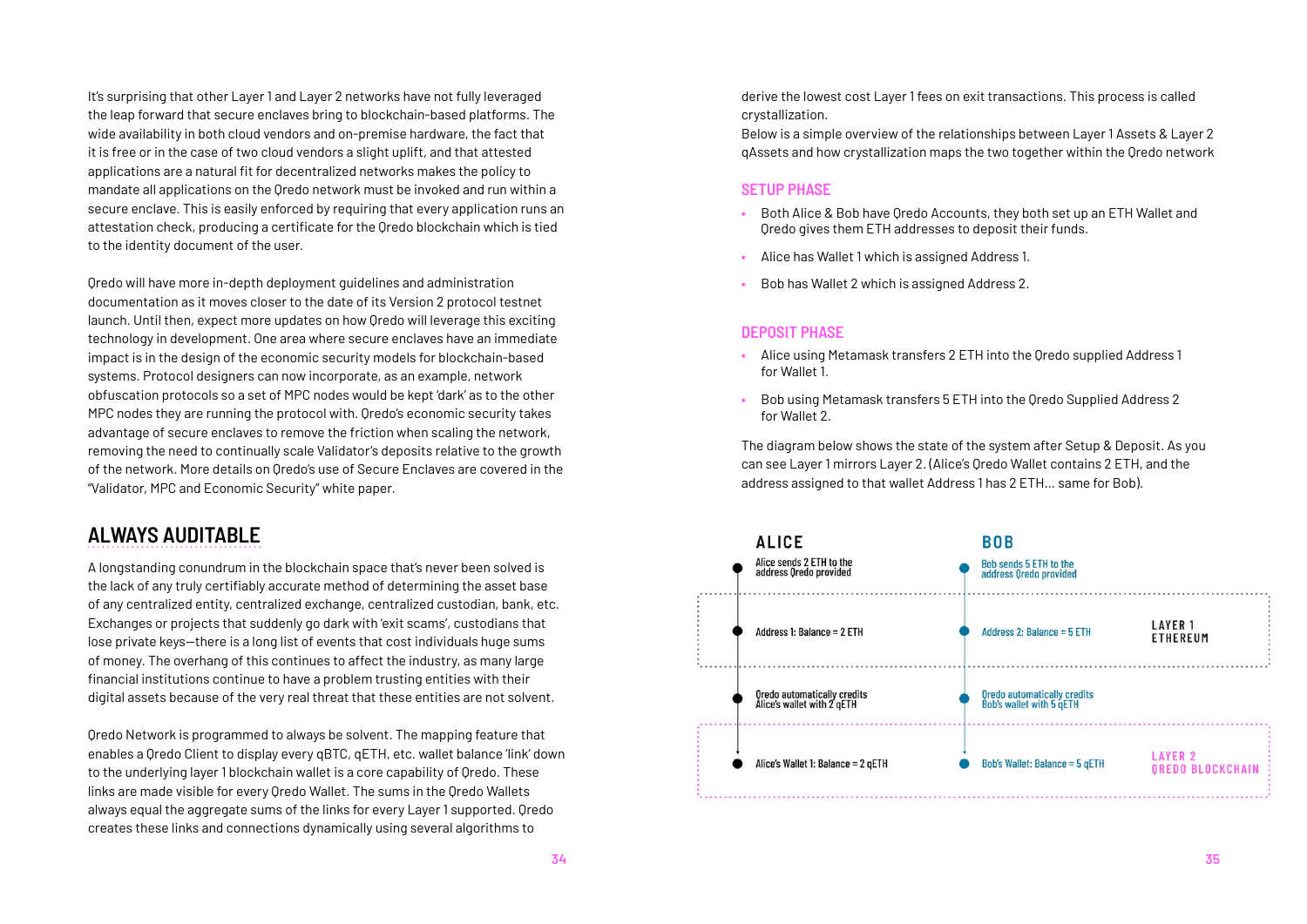#### **TRANSFER**

- **•** Using Qredo, Alice transfers 1 ETH to Bob. This updates Qredo's Layer 2 blockchain so Alice now has 1 ETH left, and Bob has 6 ETH.
- **•** Notice Layer 1 remains unchanged.

After Transfer Qredo's qAsset register on its blockchain looks like this:



#### **CRYSTALLIZATION**

Qredo's Crystallization process works out which Layer 1 funds map to the Layer 2 wallets.

In this case Crystallization would produce:

As Oredo's platform grows beyond two users, the relationships between Layer 1& Layer 2 becomes a more complex 'many to many' relationship.

Alice's Wallet which has 1 ETH maps to part of Address 1, i.e., 1 ETH of the 2 ETH total.

Bob's Wallet which has 6 ETH maps to the other part Address 1; the other 1 ETH of the 2 ETH total and all of Address 2 (5 ETH).

Address 1(1 ETH) + Address 2(5 ETH) = 6 ETH in Total

However, the relationship is recalculated every block, so at any point in time,

The sum of Layer 1 ETH (2+5=7 ETH in total) is equal to the Sum of Layer 2 qETH (1+6 = 7 ETH in total) - thus proving Qredo is solvent.

Alice & Bob can always see the underlying Layer 1 transactions which are 'backing' their Qredo Wallets.

These relationships are constantly changing but should always be correct and available through Qredo's blockchain explorer.

#### **CONCLUSION**

Once funds enter the Qredo network the relationship between those deposited funds and the user they were originally allocated to gets modified. This is the same as any normal crypto currency exchange, as they allocate to you a deposit address, but what happens to the funds after they are deposited, is of no direct concern to you.

The difference between a normal exchange and the Qredo network is that at any point in time Qredo can demonstrate which underlying Layer 1 funds map to their Qredo Wallets containing qAssets (Layer 2), and even though this relationship is in constant flux, every Qredo Blockchain client will calculate the same relationship at each block. So it is defined by consensus of the nodes and Validators and is always solvent as funds are never rehypothecated.

This mapping gives Qredo the ability to make a "proof of funds claim" at all times.

Any member of the public who runs a Qredo Client (whether validating or not) and the accompanying Qredo Broker module can prove that all the Layer 2 funds (wallets) in our system map to real Layer 1 funds and they can see exactly the details of these mappings. This is something that conventional exchanges can't do without some degree of trust, because they could simply omit some records from their database tables to make the numbers tally. Qredo's register lives on a decentralized ledger, inheriting all the security properties of data immutability and durability.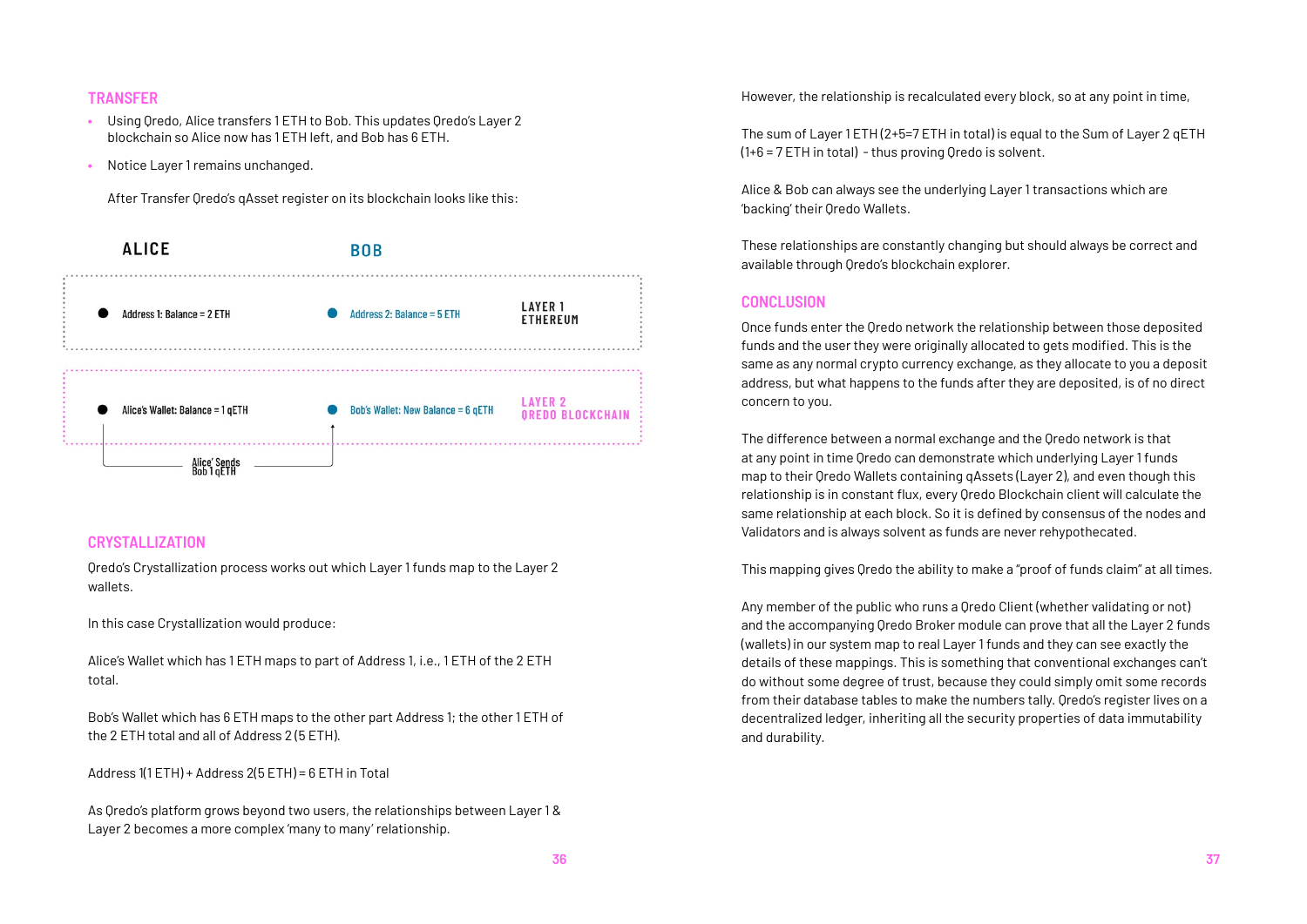# USE CASES

#### **DECENTRALIZED CUSTODY & DEFI**

The Qredo Network is the perfect complement to DeFi protocols and applications enabling rapid adoption in financial firms that have to comply with compliance and governance workflows as part of their trading and order execution strategy. Qredo's approach to DeFi protocol integration is based on some key first principles.

First, let the user continue to use the native interface built by the dApp's developers. Trying to create an alternative user experience because of technical limitations is not an approach that leads to adoption. This is done using a browser with a wallet browser extension.

Second, be as unobtrusive as possible and in no way disrupt or impede the actions of the trader.

As an example, let's assume the trader is using the most popular Ethereum wallet, MetaMask. MetaMask allows users to access their Ethereum wallet through a browser extension which can then be used to interact with decentralized applications. MetaMask allows users to store and manage account keys, broadcast transactions, send and receive Ethereum-based cryptocurrencies and tokens, and securely connect to decentralized applications.

Qredo developers have created a DeFi proxy software program installable on Windows, Mac and Linux that enables a trader to stay in the dApp's native interface, but be connected to the Qredo network. Wallets interacting with the dApp are intercepted by the proxy and routed into the Qredo network. From there, custodian approval workflows, signature aggregation, transaction encryption, Validator verification and block inclusion happen behind the scenes. To the dApp trader, there is minimal to no difference in user experience.

DeFi adoption in firms that must comply with compliance and governance requirements, particular trade approvals and audit struggle with DeFi applications. The issues can be distilled down to a few challenges.

- **1. The main application that is used to access DeFi applications and create transactions using the wallet's private key is a browser extension. This application is always connected to the internet. This is one of the worst locations to store a private key because a browser is designed to have APIs that are as open as possible. Cryptocurrency wallet thefts that occur because hackers were able to access a MetaMask wallet via a nefarious script installed without the user's knowledge when they visited a website controlled by a hacker are commonplace. While MetaMask is easily the best Ethereum wallet for user experience, it won't pass security reviews of financial institutions looking to access DeFi applications.**
- **2. There is no centralized crypto custodian service that interoperates with MetaMask in a way that satisfies financial services firms need for dependability, reliability, security and ease of deployment. Qredo's DeFi proxy is meant to address these challenges and provide a rapid time to value solution.**

As an example, a trader placing capital into Aave (a popular DeFi lending service) using MetaMask browser extension in a desktop browser with the Qredo DeFi proxy also installed will be able to access the user interface as normal and access to all capabilities on Aave's web interface. Qredo's DeFi proxy is silent, requiring no interaction from the trader or systems administrators. It's programmed to intercept communication from MetaMask to Aave and back again in a way that exceeds security safeguards and enables Qredo's compliance and custodian workflows to interact seamlessly with the traders workflow. A generalized view of the requirements shared across a section of financial service firms that need to secure capital deployed into DeFi protocols and invoke compliance and governance flows related to trading activities are:

- **• Wallet private keys that create signatures on transactions cannot be stored in a browser. Qredo's MPC network eliminates the need to store private keys at all so risk of MetaMask wallet compromise is eliminated.**
- **• Custodial controls and approvals on the transactions prior to signature generation and enterprise-grade audit logging of custodian's transaction approvals. The firm's compliance flows for transaction approval are invoked by the trader's activity, buying and selling, lending or borrowing using DeFi protocols. The workflow that collects approval signatures from Qredo Clients, aggregates the signatures, secures the transaction and submits**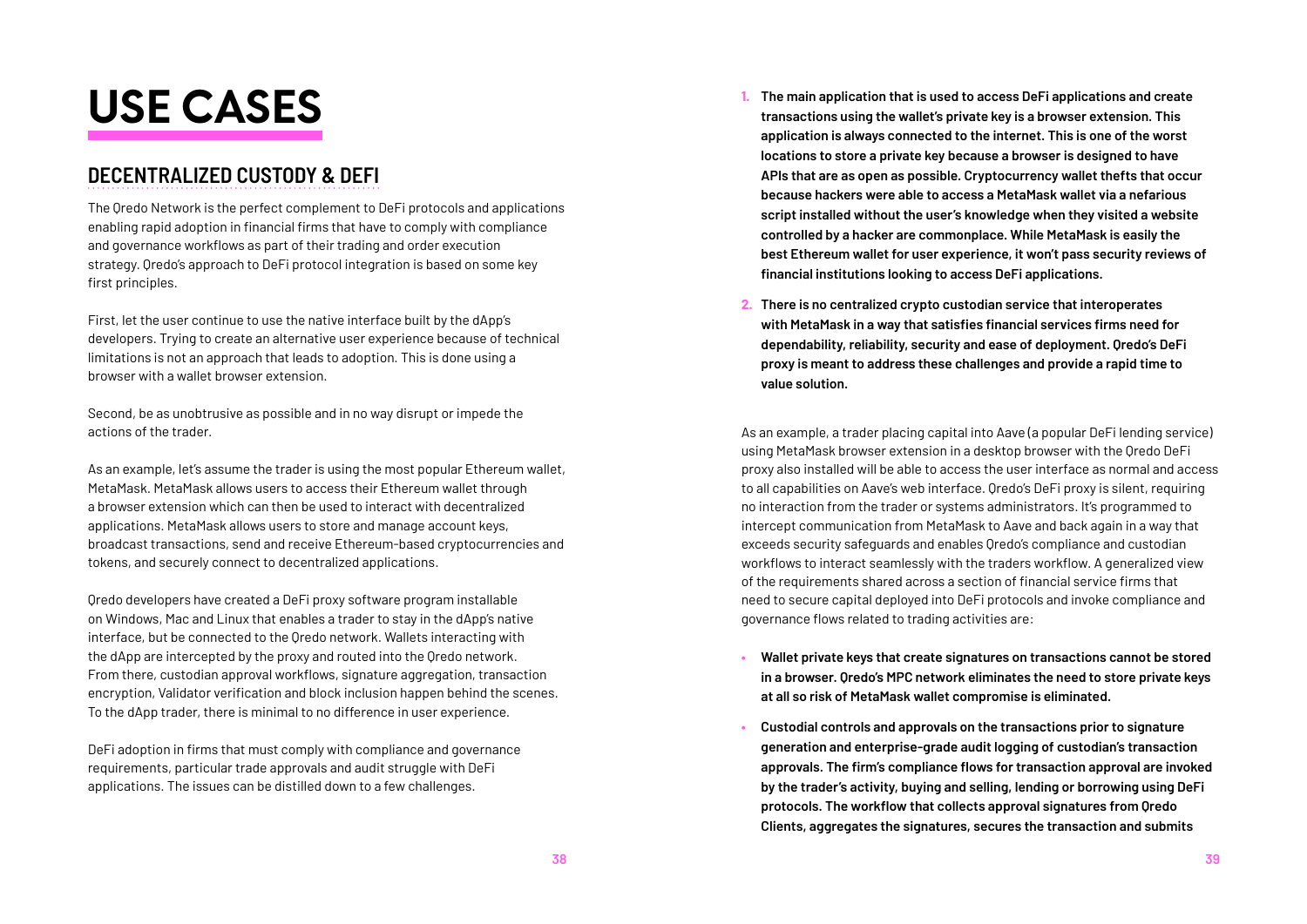**it to Qredo's blockchain is no different than if it had been invoked by a Qredo Client rather than MetaMask wallet. All transactions data, custodian approvals and relevant metadata is written into Qredo's blockchain for data durability and immutability.**

#### **DECENTRALIZED TRADING**

#### **DECENTRALIZED RFQ**

Qredo's Layer 2 / Layer 3 design includes an automated, decentralized RFQ bot that is built into the Version 2.0 protocol. The RFQ bot enables a simple Uniswaplike Web3 interface to facilitate the exchange of Layer-1 assets (BTC / ETH) using Market Makers that have staked and bonded QRDO tokens with a Validator. Market Makers take part in the token rewards scheme and are incentivized to offer the best prices and market depth as covered in the previous section, and explicitly covered in the white paper entitled, "Qredo Tokenomics Rewards and Emissions" available on Qredo's website.

Qredo's RFQ system uses the Layer 3 network for Users to issue RFQs to and receive from Liquidity Providers actionable quotes that they can digitally sign and submit to the Layer-2 blockchain. To become a Liquidity Provider on the Qredo network, the Liquidity Provider must acquire and stake a minimum number of QRDO tokens in a Liquidity Provider staking wallet, and deposit a minimum USD value of digital assets into Liquidity Provider inventory wallets. Inventory wallets are used to trade with Users. The number of QRDO tokens needed to stake are determined by protocol using the economic activity indicators measured from the genesis block up to the current block as input. The Request For Quote ("RFQ") trading method is an asymmetric trade execution model. In this method, a Trader User invokes, through the Web3 interface or Qredo Client API, the RFQ bot which queries a finite set of participant Liquidity Providers who quote a bid/offer ("a market") to the protocol using the Layer-3 network. The protocol will show the Trader User the best quote from all collected. The protocol enforces a rule where the User may only "hit the bid" (sell to the highest bidder Liquidity Provider) or "lift the offer" (buy from the cheapest seller Liquidity Provider). The User is prohibited from stepping inside the bid/ask spread and thereby reducing the execution fees. In a typical RFQ system Trader Users would not be able to trade with each other, and importantly, they can not make markets themselves to the entire network. Qredo protocol provides an exception to this in that Trader Users can trade privately with known, trusted

counterparties bypassing the RFQ system, but is like a typical RFQ system in that Trader Users cannot make markets themselves to the entire network.

#### **OTC DARK POOLS**

Qredo's Version 1.0 protocol already enables trustless atomic swaps between counterparties on the Qredo network. In order to create this kind of P2P order, the transaction initiator must have registered the identity of this counterparty into a 'Trusted Network' list, which is a whitelist its Qredo Client maintains of single counterparties it is approved to either act as a maker or taker. In doing so, each counterparty in a Qredo Client's Trusted Network whitelist is made aware of that Qredo Client's wallet's shortcodes. Shortcodes are simple three word mnemonics that are created on the Qredo blockchain whenever a wallet is created. By adding a counterparty to a whitelist, that Qredo Client discloses its wallet's shortcode.

In Version 2.0 of the protocol, a group of Qredo Clients can come together to implement their own dark pool that utilizes an expansion of the shortcode system in use today. One Qredo Client can create a Dark Pool, which also receives its own shortcode mnemonic which is registered to the Qredo blockchain. This client can then, with Custodian approval, invite other Qredo Clients into the Dark Pool, effectively becoming a member of the Dark Pool's Trusted Network. The Dark Pool's members have their own Layer 3 communications channel, which enables direct order entry into the Dark Pool's Liquidity Hub. The hub is a repository of quotes submitted into the Dark Pool by its members. It's important to note what the Liquidity Hub is not.

A Dark Pool's Liquidity Hub is simply a dedicated topic in the decentralized communications channel; it is not a CLOB (Central Limit Order Book). It does not support limit orders, stop limits, etc.

- **• Quotes can be updated and removed**
- **• Quotes can have set time limits for expiration**
- **• All taken quotes are guaranteed to be executed**
- **• All maker quotes will contain an expiration and are equivalent to Fill or Kill orders:<https://www.investopedia.com/terms/f/fok.asp>**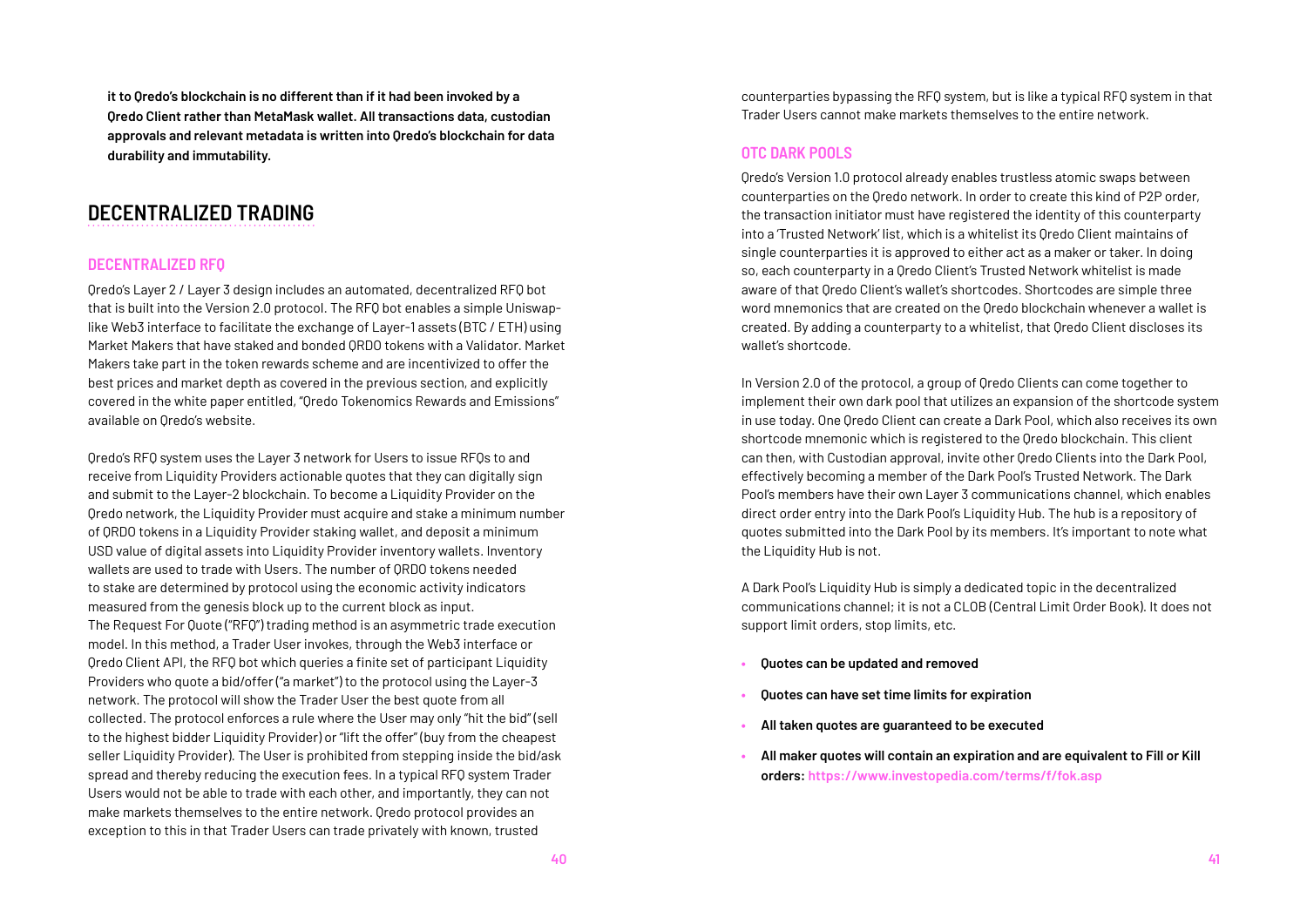#### **MARGIN TRADING**

Margin trading requires a Trading Strategy Order (TSO) that needs to be signed by the transaction initiator and their appointed Custodians. It is then sent to the Counterparty for completion, like an atomic swap order. The difference is the Trading Strategy Order's counterparty is a Validator Pod. A Validator Pod is selected randomly using a verifiable random function derived from block height, and once called up for this particular order, the Validator Pod becomes responsible for shepherding the trading strategy's orders to completion or aborting it if it is infeasible to execute. The Pod members will receive additional income for the work they undertake with this order

.

#### **NOTE: the exact mechanism (profit, percentage of trade size, etc.) of how they are compensated is to be determined.**

The Validator Pod's chief responsibility is to monitor the position of the margin collateral during the window where the collateral is in play and the trade is outstanding. If the borrower's value of their security drops in relation to the loan amount, the borrower may exceed the maximum Loan to Value Ratio. This will trigger a 'margin call' and Pod will be required to close the position out via another order type, imaginatively called Margin Call which is pre-signed by the borrower and requires **2/3** of the Pod to approve. Any remaining funds not needed to pay off any liabilities of the borrower can be returned to the trader, minus any liquidation penalties incurred.

From the trader/borrower's perspective, though they may have had to deposit collateral into the Loan Pool, they have not remitted any of their assets out of Qredo's decentralized network to any exchange, saving on fees. Even better, they can access QRDO tokens staked at a Validator as collateral as well, even if it is locked. In effect, the accruing rebates traders received on transaction fees and custody fees can now be used as collateral.

The mechanics of this system enable a trader to pledge collateral to create a loan that is highly leveraged, typically 8x to 10x, because the counterparty risks are highly quantifiable. In the case of a Leveraged, Cross-Chain Secret Flash Loans (described below), the counterparty risks are very well known. The first one is the efficacy of the Qredo network itself. And the second is the efficacy of the Ethereum network or other reputable Layer 1.

The evaluation questions are:

## **2. Can the Ethereum network (or other Layer 1) confirm their transactions and**

- **1. Can the Qredo network place the orders correctly?**
- **deliver the acquired digital assets in an expected time frame?**

Qredo's Loan Pools enable Liquidity Providers to deposit assets to obtain a share of the fees the Loan Pool collects by issuing these loans to trader/borrower's on the network. This **enables a liquidity provider to obtain a passive income from an asset already in custody in the Qredo Network.** Custody Users are able to utilize their staked QRDO tokens, collateralize them in a longer term loan, and take the resulting ETH (as an example) and move that into an ETH Loan Pool for greater capital efficiency and yield on top of yield.

Uniquely, **the trader acquiring the loan doesn't receive the loan principal themselves**, they create and execute leveraged trading strategies using the Qredo Loan Pool's wallets which connect directly to the DeFi protocol's smart contracts, providing out-of-the-box obfuscation of the trader's trading strategy on the Layer-1. As multiple traders execute these strategies through the Loan Pools wallets, the signal to noise ratio becomes untenable for a MEV bot acting nefariously as more traders utilize the same Loan Pool wallets. It becomes impossible to assess a strategy from a cascade of what appears to be random orders.

Trader/Borrowers pay fees back to the Loan Pool once the trade is concluded, and these fees are distributed to the depositors in the Loan Pool in the form of additional deposits of Layer-1 assets to the Liquidity Provider's balance in the Loan Pool. Each depositor in the Loan Pool receives a redemption token enabling them to withdraw their deposit from the Loan Pool at any time. Redemption tokens can also be used as collateral to secure other loans.

**Leveraged Cross-Chain Secret Flash Loans** - Note that the 'Flash Loan' pertains to the atomic transactions being executed on the Qredo blockchain, not the underlying Layer-1 chains. These loans are secured with a margin balance for each asset they are going to take a leveraged loan on, typically at 8x-10x leverage depending on volatility. As an example, if the borrower executes an arbitrage trade on two different DEXs using YFI and USDT, the User would need both YFI and USDT margin balances in both a YFI Loan Pool and a USDT Loan Pool, or an amount of QRDO tokens equaling to the aggregate value of the entire trade. Qredo Flash Loans make sense for arbitrage trades across exchanges and even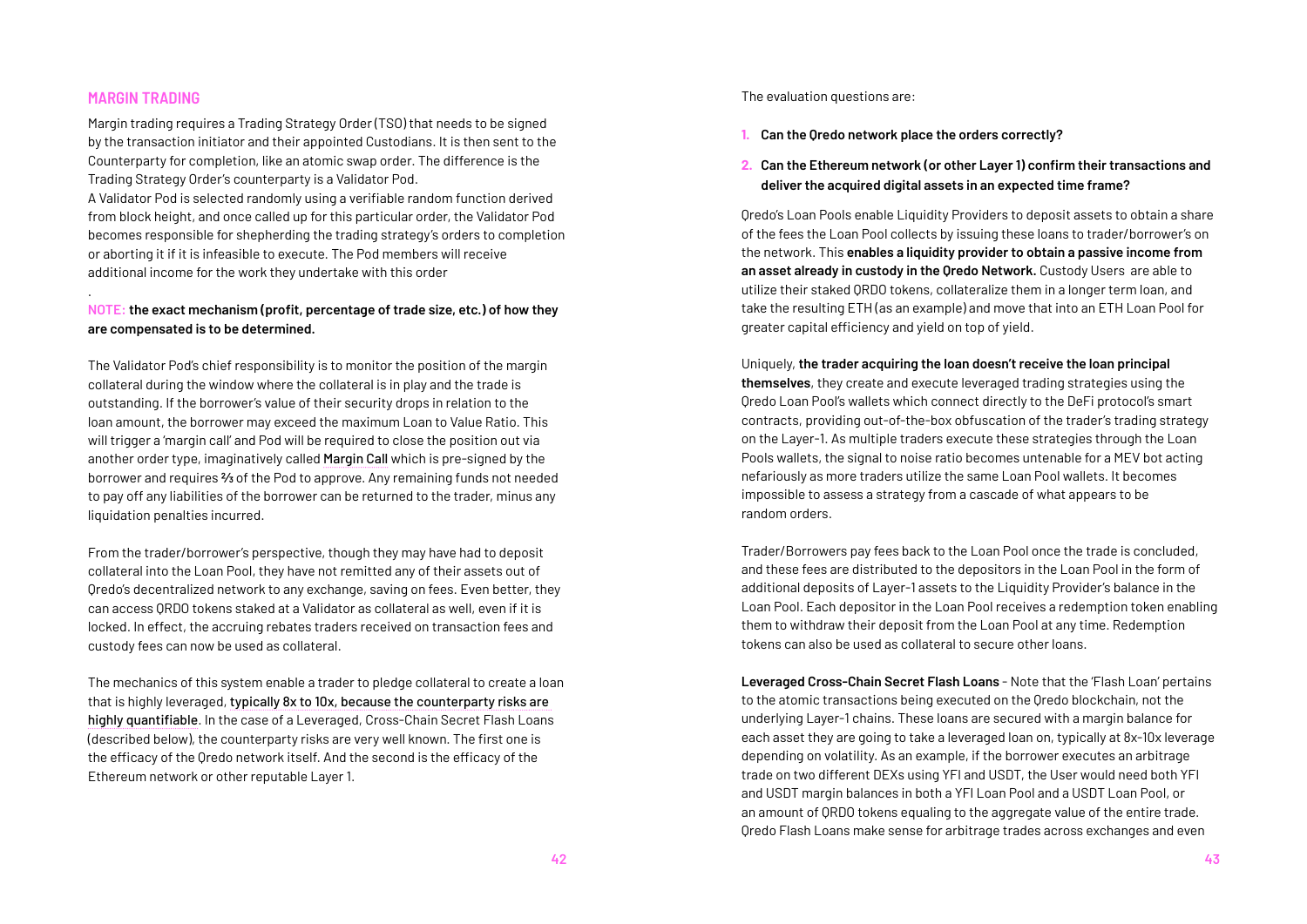across blockchains where the commands issued to the Qredo blockchain to execute buy/sell orders will fall within the same block on Qredo blockchain to maximize execution parallelism.

These buy/sell orders, if they are on the same Layer-1 blockchain may not necessarily get confirmed in the same block, but the commands to issue the buy/ sell orders will fall within the same block on the Qredo blockchain. Importantly, the main characteristic of a Qredo Leveraged Cross-Chain Secret Flash Loan is that the commands to invoke buy/sell orders that **both open the loan balance and close it must be in the same block in the Qredo blockchain**. This enables a higher level of leverage to be obtained by the borrower placing the trade, as the counterparty risk is immediately placed on to the Qredo protocol's order execution and the Layer-1 blockchain's resilience until the digital assets are delivered back to the Qredo network.

**IMPORTANT:** The trade to buy/sell assets is funded directly by the Loan Pool's wallet in the Loan Pool from the Trader's deposit of collateral. In leveraged loan scenarios which include trading and flash loans, the Trader never receives the asset being loaned. The Qredo network makes the trade on their behalf. This has the added effect of disguising the Trader's identity from surveillance as all leveraged loans use the wallets within the Loan Pool that interact with the Layer 1 blockchain client.

**The big idea here is that for the first time any trader on the Qredo network can create atomic swap transactions with any DEX that Qredo can access and a) arbitrage trade across multiple DEXs and b) completely offload the counterparty delivery and settlement risk to Qredo Loan Pools, for a fee.** 

In other words, a trader can create atomic swaps between DEX's on the same Layer-1 chains (ETH) or even between different Layer-1s (ETH to BSC, ETH to BTC, etc.) without being detected by the Dark Forest and have immediate settlement. Multi-leg strategies are also easily executed with this capability.

**Leveraged Trading Loans** - These loans are used for longer term, speculative bets on the rise or fall of a particular asset. As above, the Trader must deposit the collateral in the same asset being borrowed/traded into the Loan Pool or use their stake QRDO tokens. As above, the trade to buy/sell assets is executed by the Loan Pool's wallet in the Loan Pool. In leveraged loan scenarios which include trading and flash loans, the Trader never receives the asset being loaned. Instead, the Qredo network makes the trade on their behalf. This has the added

effect of disguising the Trader's identity from surveillance as all leveraged loans use the wallets within the Loan Pool as the funding source of all trades on any Layer 1 CEX or Layer 2 DEX the Qredo Wallet Pools have access to. As more traders execute orders out of the same wallets, the signal to noise ratio decreases, making interpreting one trader's strategy out of potentially hundreds of transactions within the same block unrealistic.

**Over-Collateralized Loans** - These loans are standard across DeFi and are made popular by services like AAVE and Compound. There is a significant difference to how these loans originate via the Qredo Loan Pools. The main difference between this loan type and the two above is that the loan balance is remitted directly to the trader/borrower's Qredo Layer 2 wallet, so the Trader is responsible for deploying their loan capital, returning the capital and closing the loan. This is where the similarities with AAVE and Compound end. To borrow a digital asset, the Trader must add liquidity to the other side of the Loan Pool. As an example, if there is a collateral rate of 80% and a Trader wants to borrow ETH and has BTC for collateral, the Trader would deposit \$1000 of ETH into the ETH/BTC Loan Pool ETH wallet and would receive \$800 of BTC into their Qredo BTC wallet. The Trader can use this BTC as they see fit, and there is no restriction on this BTC exiting the platform (to send to a centralized exchange, for example).

#### **MINTING QTOKENS**

Qredo's Version 2.0 protocol will include an additional feature to 'mint' qTokens which are redeemable by any 3rd party who presents the token to the network. This capability works for any Layer 1 asset supported by the Qredo network. Wrapped tokens have become a critical part of the Bitcoin and Ethereum landscape, enabling Bitcoin speculation on Ethereum based DEXs. Currently, the market cap for WBTC has been proliferating since its launch to the point of just above \$2 billion**17** in value, with an average daily trading volume of \$90 million.

We will use Bitcoin to describe the capability. A user who has a balance of BTC in their Qredo wallet in reality has the synthetic asset qBTC, containing 'links' down the underlying Layer 1 that cryptographically demonstrates solvency of the Qredo network and proof of coin.

Qredo will enable any wallet holder to designate an asset in their wallet (i.e. BTC), create qBTC for sending to an external address, and send qBTC to that external wallet address, for a small transaction fee of 0.5 basis points. This external wallet

[<sup>17</sup> https://coinmarketcap.com/currencies/wrapped-bitcoin/](https://coinmarketcap.com/currencies/wrapped-bitcoin/)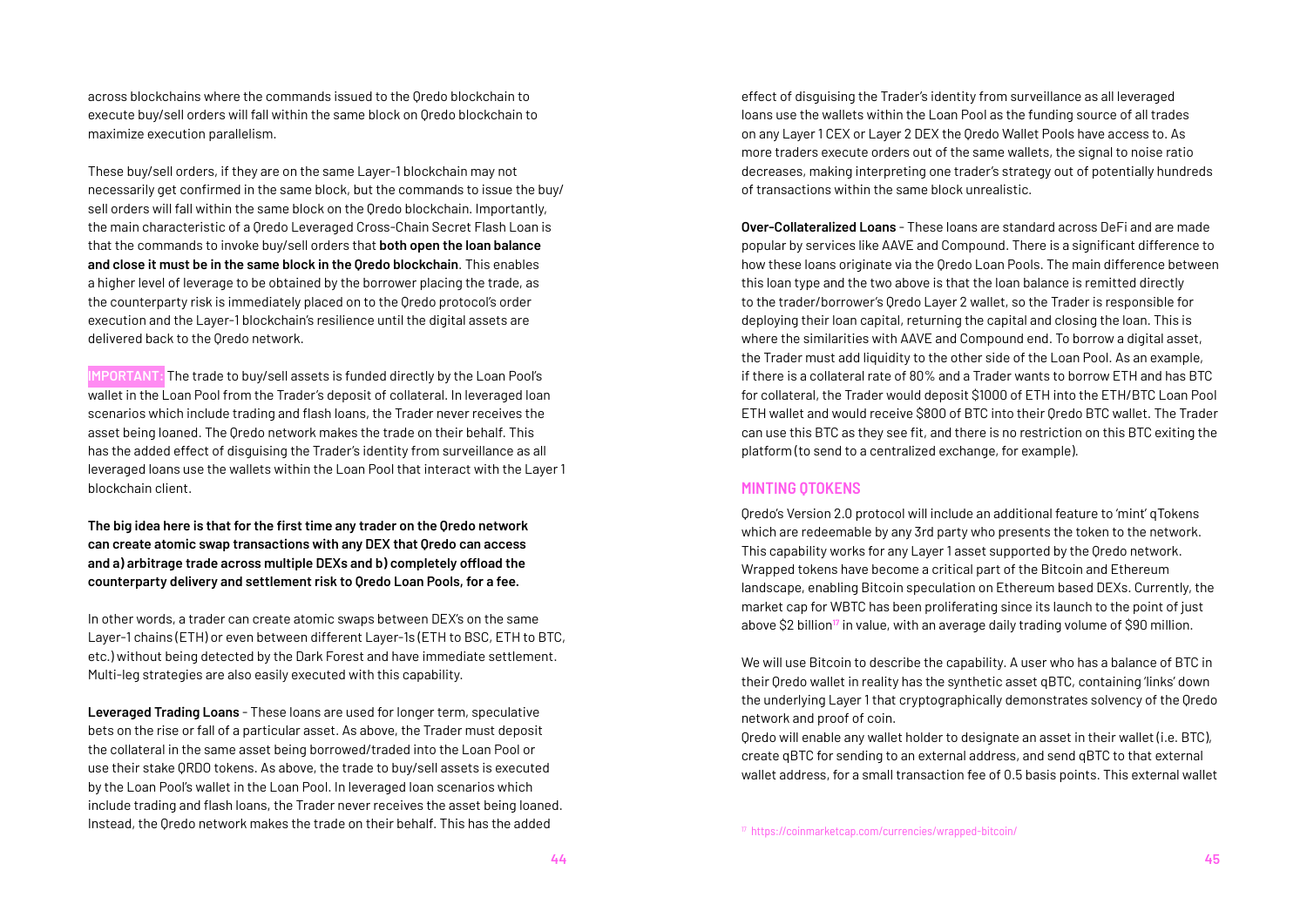

address can exist on any Layer 1 blockchain that the Qredo network supports. This process moves the BTC that was under the user's control to a special custody wallet under control of the protocol itself. This is no different to the processes observed to mint WBTC or other entities that act as centralized custodian's in charge of warehousing BTC, except for three very important points.

- **• Decentralized** Qredo is a decentralized protocol, and built into the protocol are safeguards that eliminate the prospect of rehypothecating assets. The amount of minted qTokens (of any supported Layer 1) is always auditable by using the Qredo Client blockchain explorer.
- **• Auditable** The amount of Qredo qBTC tokens that have been minted and are floating in circulation across all Layer 1 blockchains in aggregate value will always equal the amount of minted qBTC tokens recorded on Qredo's blockchain, so the system is probably solvent.
- **• Universal** Qredo's capability will not just support one blockchain. This capability will exist for every Layer 1 that Qredo supports, opening up a broad world of economic opportunities across chains. As an example, a user could mint qBTC for Algorand, Polkadot, Binance Smart Chain as well as Ethereum.

Anyone is able to redeem a qToken into a real asset if they have a wallet on the Qredo network for that particular asset type they wish to redeem.

#### **TRADER CHAT**

The combination of Qredo's Layer 2 / Layer 3 design creates a unique opportunity for Version 2.0 protocol to be invoked by interfaces other than a static web page. Qredo's product roadmap includes the release of a Layer 3 module called Trader Chat, which is able to invoke all actions within a user's Qredo wallet from within a chat interface.

The key benefit of this module is its ability to rapidly speed up the transaction flow between counterparties negotiating prices on a Dark Pool or P2P trade. The Trader Chat module also addresses the key need for financial service firms to aggregate their pre-trade negotiations under one mechanism that can satisfy the need for privacy, non-preduation, message integration and strong authentication. Qredo's choice of the Matrix protocol for Layer 3 end-to-end encrypted communications makes this a relatively straightforward capability to produce. If you are interested in becoming an early adopter or learning more about Trader Chat, please email sales@qredo.com

#### **COMPLIANCE & GOVERNANCE**

#### **TRAVEL RULE**

The FATF Recommendation #16 (Travel Rule) creates many technical challenges for VASPs. First, how to comply with the requirement to exchange information while still protecting user privacy. When a VASP wishes to send transaction originator and beneficiary information to another VASP in support of Travel Rule requirements, they must establish secure communication with the other VASP. So in both cases end to end encryption is required. Secondly, for full compliance, if the inbound transaction is from a regulated VASP, the receiving VASP should not make funds available to the beneficiary until the Travel Rule transaction identity information is received and recorded.

Many VASPs—primarily exchanges who have large daily transaction volumes are looking to retrofit Travel Rule compliance onto existing cryptocurrency transaction flows. The idea is to support batch transaction processing at the end of a day of trading and transactions. The challenge is how batch processing can be done without impacting the Straight Through Processing (STP) of existing VASP data processing and transaction processing pipelines.

For example, some VASPs have optimized blockchain transactions to group 50- 200 payments in a single blockchain transaction, which dramatically reduces transaction costs. According to FinCEN, batch processing is acceptable, but funds received cannot be delivered to the recipient until the corresponding originator information has been provided and scanned for sanctions and risk compliance. The onus for checking transaction identity data for sanctioned or suspicious persons or entities falls on both sending and receiving VASPs. This requirement can delay the availability of outbound/inbound cryptocurrency payments to many customers for many hours if manual processes are applied to Travel Rule compliance.

Additionally, originating VASPs should always ensure they receive a signed receipt of transaction identity information from a Beneficiary VASP before transactions are placed onto a layer-1 blockchain. This requirement can complicate the processing systems at sending VASPs because multiple transfers of value are typically batched up into a single transaction in order to reduce blockchain processing fees. That workflow would have to be reworked to queue only transfers to happen once the Travel Rule processing between sending and receiving VASPs has been confirmed, which could increase transaction costs for VASPs dramatically.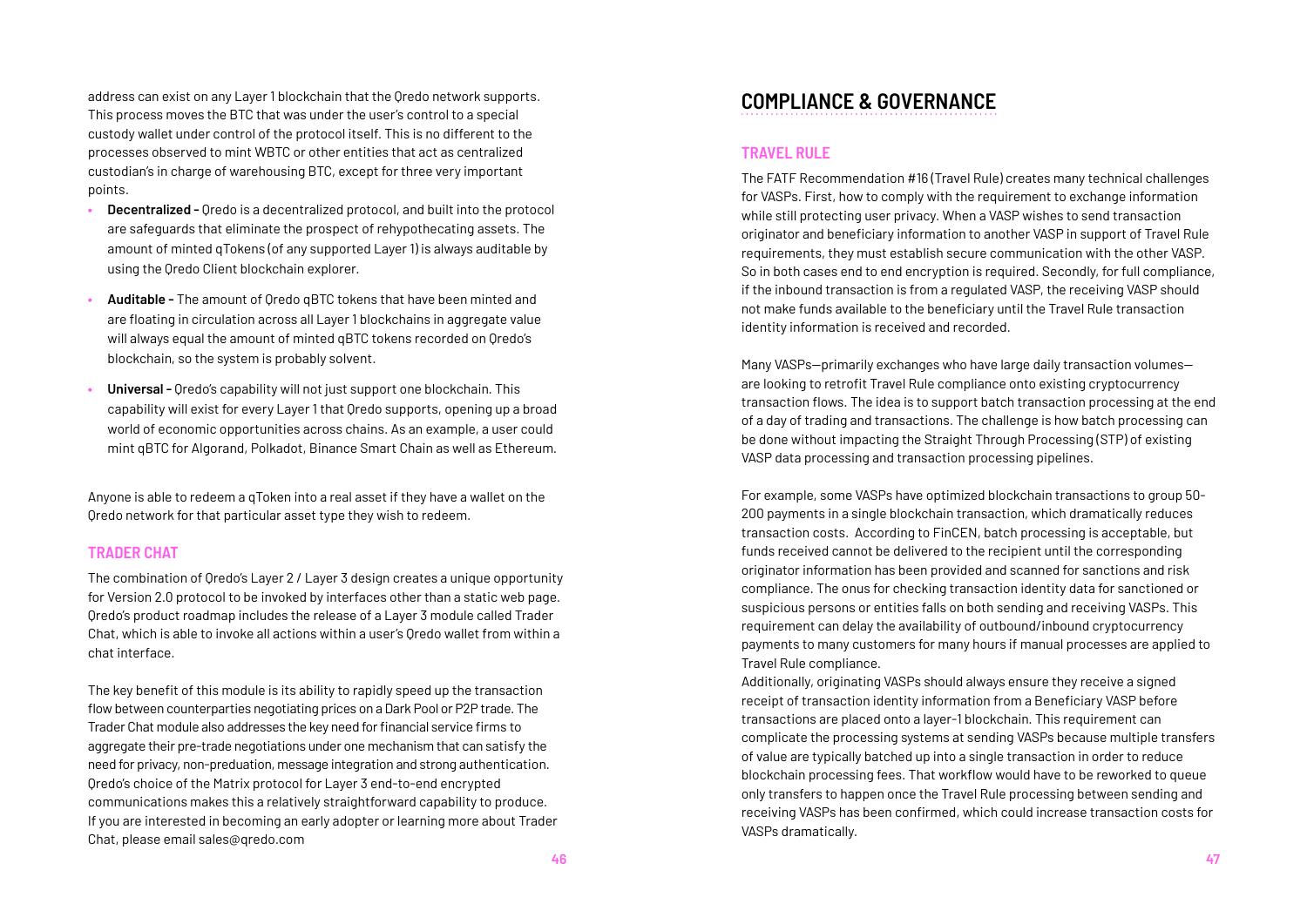This challenge can only be solved by employing a decentralized platform that incorporates both real-time decentralized communications, a Layer 3, with asset transfers over a Layer 2 network. The platform must bind the asset transfer with the Travel Rule data exchanged between VASPs cryptographically and must be capable of near-real time transaction finality as well as having end-to-end encryption built in. Anything less will force a delay in customers accessing their funds and risk customer data leaks.

For regulated institutions who must adhere to in-country regulations, register as a VASP and begin sending and receiving Travel Rule information on transactions, Qredo is an optimum choice. Qredo will create and release scripts within the Version 2.0 protocol's Qredo Integration Libraries that quickly enable any VASP to get into compliance with in-country regulations without disrupting their transaction flow, as well as integrating the outgoing and incoming messages, transactions records and custodian approvals to take advantage of external services and speak to internal compliance and accounting systems.

#### **ARCHIVING**

Qredo's Version 2.0 protocol takes full advantage of its ability to archive data in both the Layer 2 and Layer 3 infrastructure. Qredo's 1.0 protocol is now close to a year old, and it has proven the viability of recording ownership information, transaction flows between participants, and self-appointed custodian approvals over wallets. As described earlier in this document, Version 2.0 protocol will enable 'secret transactions', i.e., the ability to encrypt, as standard, transactions before they leave the Qredo Client and travel through the mempool.

Qredo will be the first Layer 2 that can comply with what, up to now, has been looked at as mutually exclusive requirements.

- **• Transaction Security** The ability to keep secret user's transactions from other traders until after they are written into the Layer 2 blockchain. Once they are written into the blockchain, the identities of the Traders, Custodians and they're counterparties remain pseudo anonymous.
- **• Data Immutability and Durability** That this transaction data be forever available, and that one can make reasonable assurances that if the network is not vulnerable to a minority of malicious nodes, then the data can be trusted.

Ironically, both requirements above are required by different regulators, law enforcement, compliance agencies and internal compliance teams. An important point is that the Qredo network is pseudo anonymous. Qredo does not proclaim that transactions remain secret (i.e. Monero), only that they are not vulnerable to front running or MEV like activities from malicious validators.

Qredo's choice of the Matrix protocol for its interlinked Layer 3 over Layer 2 resulted from the same requirements as above. How to enable end-to-end encrypted messaging that was accessible by human and machine, but yet provide a mechanism for export on conversations in cleartext should it be a user requirement.

The functionality that Matrix as a Layer-3 provides includes (but not limited to):

- **• Creation and management of fully distributed chat rooms with no single points of control or failure**
- **• Eventually-consistent cryptographically secure synchronisation of room state across a global open network of federated servers and services**
- **• Sending and receiving extensible messages in a room with (optional) endto-end encryption from client to client**

All data exchanged over Matrix is expressed as an "event". Typically each client action (e.g. sending a message) correlates with exactly one event. Each event has a type which is used to differentiate different kinds of data. type values MUST be uniquely globally namespaced following Java's package naming conventions, e.g. com.example.myapp.event. The special top-level namespace m. is reserved for events defined in the Matrix specification - for instance m.room.message is the event type for instant messages. Events are usually sent in the context of a "Room".

Therefore, data is replicated via 'rooms'. A room is a conceptual place where users can send and receive events. Events are sent to a room, and all participants in that room with sufficient access will receive the event. Federation maintains shared data structures per-room between multiple Qredo Clients, assuming that Qredo Client has been 'invited' to that room or been granted access by another mechanism.

End-to-end encryption is applied to any data created by a Qredo Client and sent to another Qredo Client. The encryption protocol uses the Olm and Megolm cryptographic ratchets, the same cryptographic system deployed in Signal. Messages can be encrypted for multiple clients all subscribed to the same room,